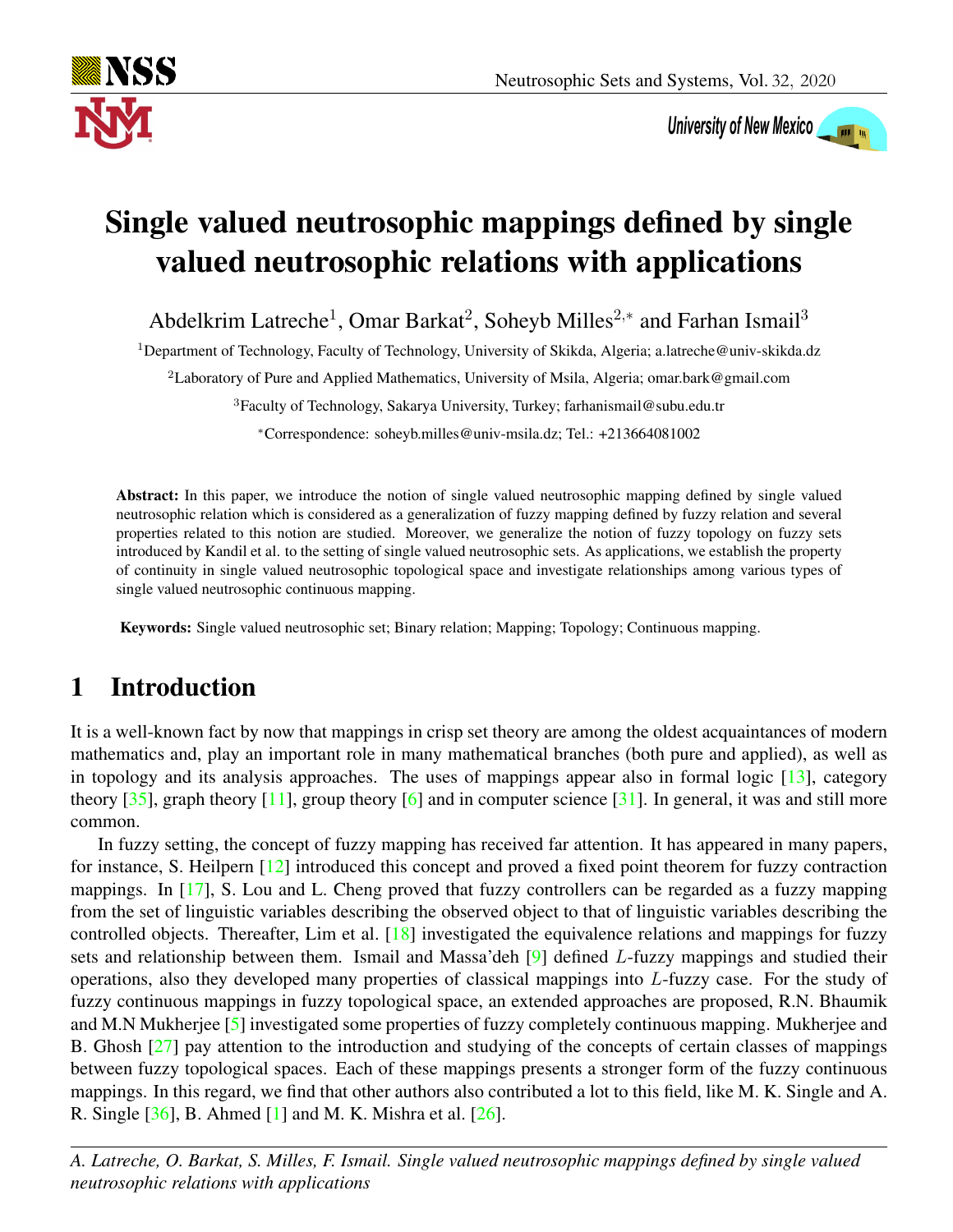In [\[3\]](#page-15-6), Attanassov introduced the concept of intuitionistic fuzzy set which is an extension of fuzzy set, characterized by a membership (truth-membership) function and a non-membership (falsity-membership) function for the elements of a universe  $X$ . Moreover, there is a restriction that the sum of both values is less and equal to one. Recently, F. Smarandache [\[32\]](#page-16-6) generalized the Atanassov's intuitionistic fuzzy sets and other types of sets to the notion of neutrosophic sets. He introduced this concept to deal with imprecise and indeterminate data. Neutrosophic sets are characterized by truth membership function  $(T)$ , indeterminacy membership function  $(I)$  and falsity membership function  $(F)$ . Many researchers have studied and applied in different fields the neutrosophic sets and its various extensions such as decision making problems (e.g. [\[39,](#page-17-2) [41\]](#page-17-3)), image processing (e.g. [\[8,](#page-15-7) [44\]](#page-17-4)), educational problem (e.g. [\[25\]](#page-16-7)), conflict resolution (e.g. [\[28\]](#page-16-8)), social problems (e.g. [\[29,](#page-16-9) [24\]](#page-16-10)), medical diagnosis (e.g.  $[22, 40, 42]$  $[22, 40, 42]$  $[22, 40, 42]$  $[22, 40, 42]$  $[22, 40, 42]$ ), supply chain management (e.g.  $[20]$ ), construction projects (e.g.  $[21]$ ) and to address the conditions of uncertainty and inconsistency (e.g.  $[23]$ ) and others. In particular, to exercise neutrosophic sets in real life applications suitably, Wang et al. [\[37\]](#page-17-7) introduced the concept of single valued neutrosophic set as a subclass of a neutrosophic set, and investigated some of its properties. Very recently, Kim et al. [\[15\]](#page-16-15) studied a single valued neutrosophic (relation/ transitive closure/ equivalence relation class/ partition). The studies, whether theoretical or applied on single valued neutrosophic set have been progressing rapidly. For instance,  $[2, 7, 14]$  $[2, 7, 14]$  $[2, 7, 14]$  $[2, 7, 14]$  $[2, 7, 14]$  and more others.

Motivated by recent developments relating to this framework, in this paper, we introduce the notion of single valued neutrosophic mapping defined by single valued neutrosophic relation as a generalization of fuzzy mappings introduced by Ismail and Massa'deh [\[9\]](#page-15-3) and many properties related to this notion are studied. Also, we generalize the notion of fuzzy topology on fuzzy sets introduced by A. Kandil et al. [\[16\]](#page-16-17) to the setting of single valued neutrosophic sets to establish the continuity property of single valued neutrosophic mapping. To that end, we investigate relation among various types of single valued neutrosophic continuous mappings.

The contents of the paper are organized as follows. In Section 2, we recall the necessary basic concepts and properties of single valued neutrosophic sets, single valued neutrosophic relations and some related notions that will be needed throughout this paper. In Section 3, the notion of single valued neutrosophic mapping defined by single valued neutrosophic relation is introduced and some properties related to this notion are studied. In Section 4, we establish as an application the single valued neutrosophic continuous mapping in single valued neutrosophic topological space and relationships between various types of single valued neutrosophic continuous mapping are explained. Finally, we present some conclusions and discuss future research in Section 5.

## 2 Preliminaries

This section contains the basic definitions and properties of single valued neutrosophic sets and some related notions that will be needed throughout this paper.

### 2.1 Single valued neutrosophic sets

The notion of fuzzy sets was first introduced by Zadeh [\[43\]](#page-17-8).

**Definition 2.1.** [\[43\]](#page-17-8) Let X be a nonempty set. A fuzzy set  $A = \{ \langle x, \mu_A(x) \rangle | x \in X \}$  is characterized by a membership function  $\mu_A : X \to [0, 1]$ , where  $\mu_A(x)$  is interpreted as the degree of membership of the element x in the fuzzy subset A for any  $x \in X$ .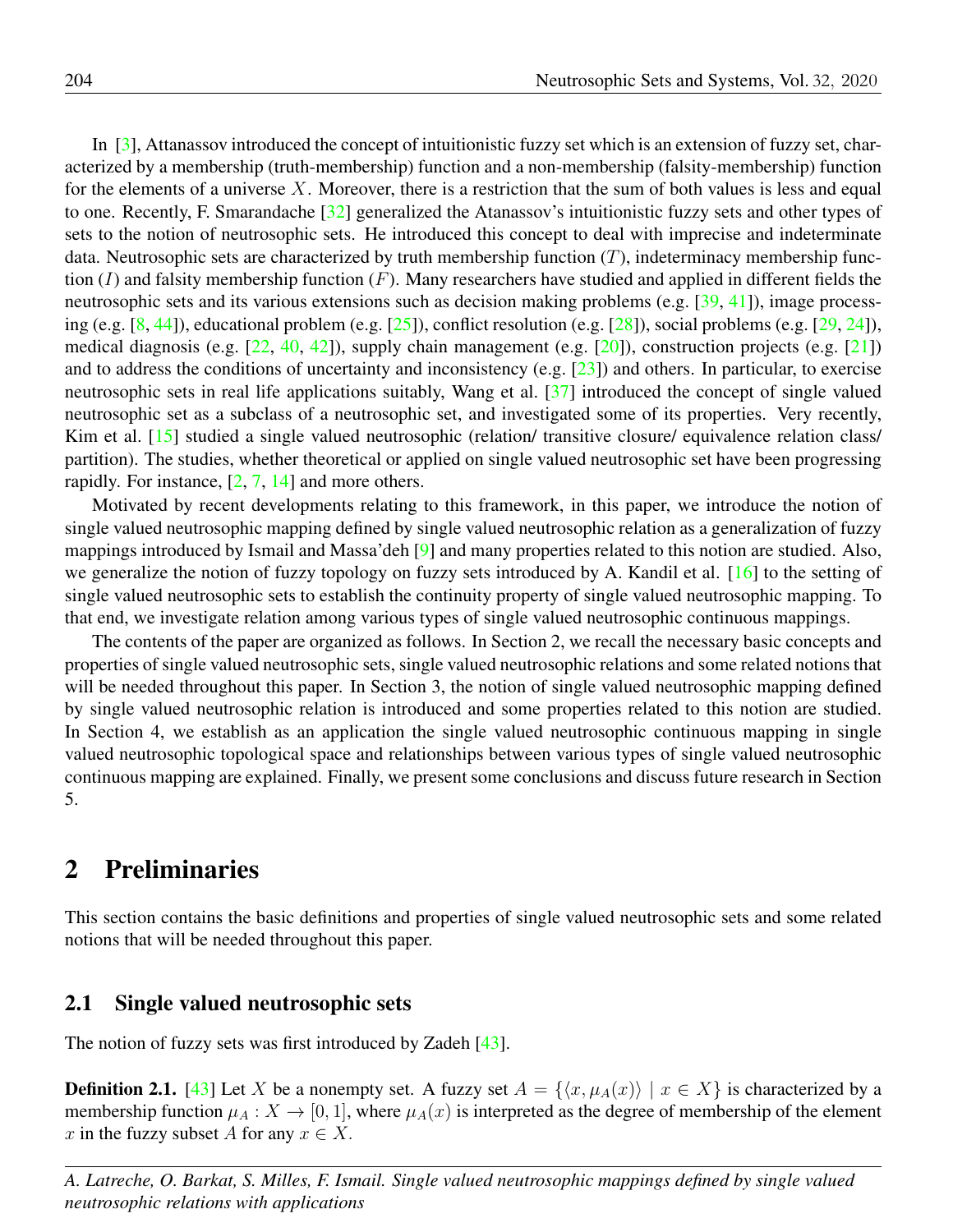In 1983, Atanassov [\[3\]](#page-15-6) proposed a generalization of Zadeh membership degree and introduced the notion of the intuitionistic fuzzy set.

**Definition 2.2.** [\[3\]](#page-15-6) Let X be a nonempty set. An intuitionistic fuzzy set (IFS, for short) A on X is an object of the form  $A = \{x, \mu_A(x), \nu_A(x)\}\mid x \in X\}$  characterized by a membership function  $\mu_A : X \to [0, 1]$  and a non-membership function  $\nu_A : X \to [0, 1]$  which satisfy the condition:

$$
0 \le \mu_A(x) + \nu_A(x) \le 1, \text{ for any } x \in X.
$$

In 1998, Smarandache [\[32\]](#page-16-6) defined the concept of a neutrosophic set as a generalization of Atanassov's intuitionistic fuzzy set. Also, he introduced neutrosophic logic, neutrosophic set and its applications in [\[33,](#page-17-9) [34\]](#page-17-10). In particular, Wang et al. [\[37\]](#page-17-7) introduced the notion of a single valued neutrosophic set.

**Definition 2.3.** [\[33\]](#page-17-9) Let X be a nonempty set. A neutrosophic set (NS, for short) A on X is an object of the form  $A = \{\langle x, \mu_A(x), \sigma_A(x), \nu_A(x)\rangle \mid x \in X\}$  characterized by a membership function  $\mu_A : X \to ]-0,1^+]$ and an indeterminacy function  $\sigma_A : X \to ]0,1^+[$  and a non-membership function  $\nu_A : X \to ]0,1^+[$  which satisfy the condition:

$$
-0 \le \mu_A(x) + \sigma_A(x) + \nu_A(x) \le 3^+, \text{ for any } x \in X.
$$

Certainly, intuitionistic fuzzy sets are neutrosophic sets by setting  $\sigma_A(x) = 1 - \mu_A(x) - \nu_A(x)$ .

Next, we show the notion of single valued neutrosophic set as an instance of neutrosophic set which can be used in real scientific and engineering applications.

**Definition 2.4.** [\[37\]](#page-17-7) Let X be a nonempty set. A single valued neutrosophic set (SVNS, for short) A on X is an object of the form  $A = \{ \langle x, \mu_A(x), \sigma_A(x), \nu_A(x) \rangle | x \in X \}$  characterized by a truth-membership function  $\mu_A: X \to [0, 1]$ , an indeterminacy-membership function  $\sigma_A: X \to [0, 1]$  and a falsity-membership function  $\nu_A: X \to [0,1].$ 

The class of single valued neutrosophic sets on X is denoted by  $SVN(X)$ .

For any two SVNSs A and B on a set X, several operations are defined (see, e.g., [\[37,](#page-17-7) [38\]](#page-17-11)). Here we will present only those which are related to the present paper.

- (i)  $A \subseteq B$  if  $\mu_A(x) \leq \mu_B(x)$  and  $\sigma_A(x) \leq \sigma_B(x)$  and  $\nu_A(x) \geq \nu_B(x)$ , for all  $x \in X$ ,
- (ii)  $A = B$  if  $\mu_A(x) = \mu_B(x)$  and  $\sigma_A(x) = \sigma_B(x)$  and  $\nu_A(x) = \nu_B(x)$ , for all  $x \in X$ ,

(iii) 
$$
A \cap B = \{ \langle x, \mu_A(x) \land \mu_B(x), \sigma_A(x) \land \sigma_B(x), \nu_A(x) \lor \nu_B(x) \rangle \mid x \in X \},
$$

(iv) 
$$
A \cup B = \{ \langle x, \mu_A(x) \vee \mu_B(x), \sigma_A(x) \vee \sigma_B(x), \nu_A(x) \wedge \nu_B(x) \rangle \mid x \in X \},\
$$

(v) 
$$
\overline{A} = \{ \langle x, 1 - \nu_A(x), 1 - \sigma_A(x), 1 - \mu_A(x) \rangle \mid x \in X \},\
$$

(vi) 
$$
[A] = \{ \langle x, \mu_A(x), \sigma_A(x), 1 - \mu_A(x) \rangle \mid x \in X \},\
$$

(vii) 
$$
\langle A \rangle = \{ \langle x, 1 - \nu_A(x), \sigma_A(x), \nu_A(x) \rangle \mid x \in X \}.
$$

In the sequel, we need the following definition of level sets (which is also often called  $(\alpha, \beta, \gamma)$ -cuts) of a single valued neutrosophic set.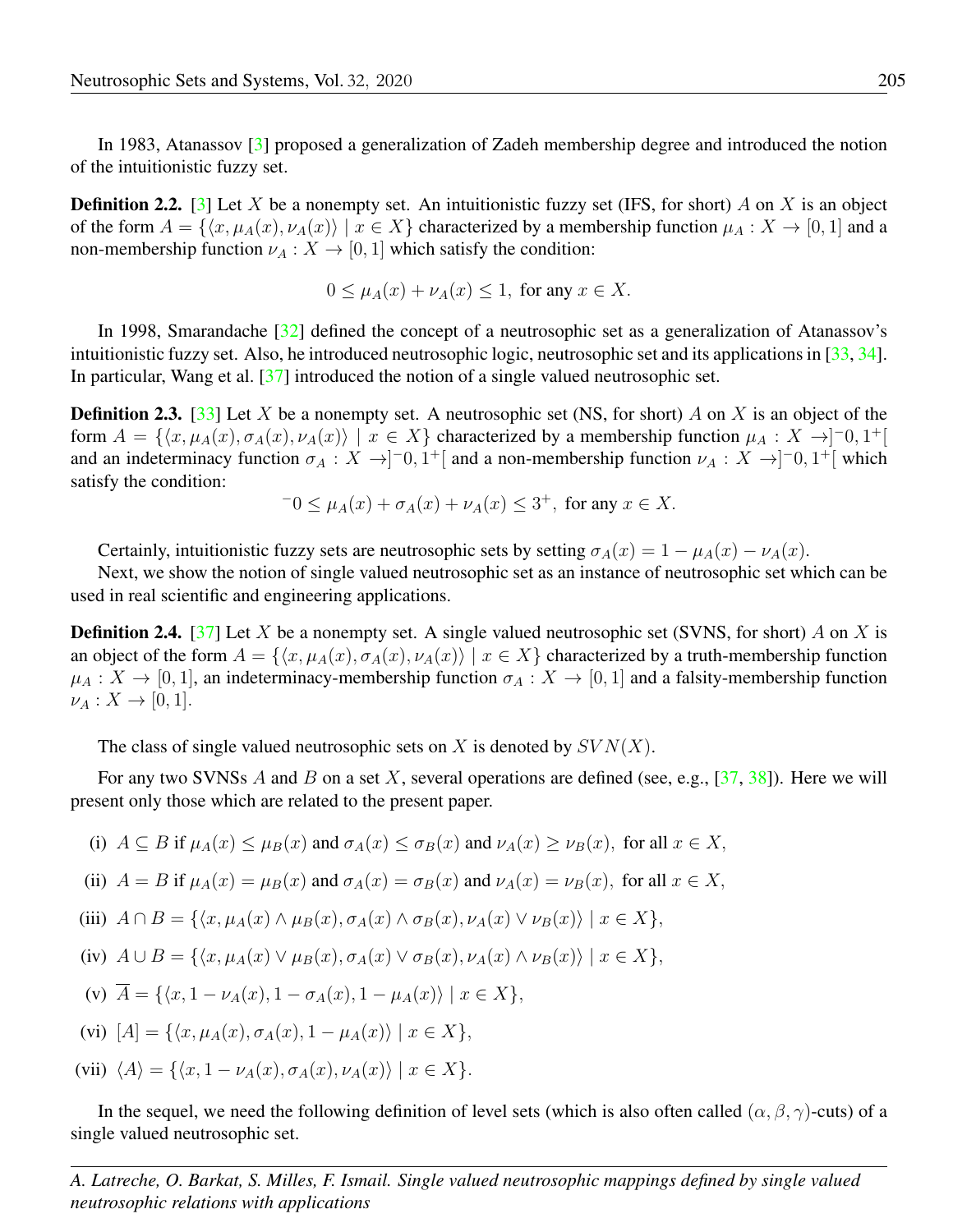**Definition 2.5.** [\[2\]](#page-15-8) Let A be a single valued neutrosophic set on a set X. The  $(\alpha, \beta, \gamma)$ -cut of A is a crisp subset

$$
A_{\alpha,\beta,\gamma} = \{ x \in X \mid \mu_A(x) \ge \alpha \text{ and } \sigma_A(x) \ge \beta \text{ and } \nu_A(x) \le \gamma \},
$$

where  $\alpha, \beta, \gamma \in ]0, 1]$ .

**Definition 2.6.** [\[2\]](#page-15-8) Let A be a single valued neutrosophic set on a set X. The support of A is the crisp subset on  $X$  given by

$$
Supp(A) = \{x \in X \mid \mu_A(x) \neq 0 \text{ and } \sigma_A(x) \neq 0 \text{ and } \nu_A(x) \neq 0\}.
$$

### 2.2 Single valued neutrosophic relations

Kim et al. [\[15\]](#page-16-15) introduced the concept of single valued neutrosophic relation as a natural generalization of fuzzy and intuitionistic fuzzy relation.

Definition 2.7. [\[15\]](#page-16-15) A single valued neutrosophic binary relation (A single valued neutrosophic relation, for short) from a universe X to a universe Y is a single valued neutrosophic subset in  $X \times Y$ , i.e., is an expression  $R$  given by

$$
R = \{ \langle (x, y), \mu_R(x, y), \sigma_R(x, y), \nu_R(x, y) \rangle \mid (x, y) \in X \times Y \},\
$$

where  $\mu_R : X \times Y \to [0,1]$ , and  $\sigma_R : X \times Y \to [0,1]$ , and  $\nu_A : X \times Y \to [0,1]$ . For any  $(x, y) \in X \times Y$ . The value  $\mu_R(x, y)$  is called the degree of a membership of  $(x, y)$  in R,  $\sigma_R(x, y)$  is called the degree of indeterminacy of  $(x, y)$  in R and  $\nu_R(x, y)$  is called the degree of non-membership of  $(x, y)$ in R.

**Example 2.8.** Let  $X = \{a, b, c, d, e\}$ . Then the single valued neutrosophic relation R defined on X by

$$
R = \{ \langle (x, y), \mu_R(x, y), \sigma_R(x, y), \nu_R(x, y) \rangle \mid x, y \in X \},\
$$

where  $\mu_R$ ,  $\sigma_R$  and  $\nu_R$  are given by the following tables:

| $\mu_R(.,.)$      | $\alpha$          | b              | $\mathcal{C}$  | $\overline{d}$    | $\epsilon$ |  |  |
|-------------------|-------------------|----------------|----------------|-------------------|------------|--|--|
| $\boldsymbol{a}$  | 0.35              | $\overline{0}$ | $\overline{0}$ | 0.35              | 0.30       |  |  |
| b                 | 0                 | 0.40           | 0              | 0.35              | 0.45       |  |  |
| $\overline{c}$    | 0.20              | 0              | 0.65           | 0                 | 0.70       |  |  |
| $\overline{d}$    | $\mathbf{\Omega}$ | 0              | 0              | 1                 | 0          |  |  |
| $\epsilon$        | 0.25              | 0.35           | $\overline{0}$ | 0                 | 0.60       |  |  |
|                   |                   |                |                |                   |            |  |  |
| $\sigma_R(.,.)$   | $\overline{a}$    | b              | $\overline{c}$ | $\overline{d}$    | $\epsilon$ |  |  |
| $\overline{a}$    | 0.5               | 0.5            | 0.42           | 0.2               | 0          |  |  |
| b                 | 0.60              | 0.12           | 0.40           | 0.80              | 0.10       |  |  |
| $\mathcal{C}_{0}$ | 0                 | 1              | 0.02           | 0.75              | 0.15       |  |  |
| $\overline{d}$    | 0.33              | 1              | 0.88           | $\mathbf{\Omega}$ | 0.10       |  |  |
| $\epsilon$        | 0.20              | 0.55           |                | 0.55              | 0.30       |  |  |

*A. Latreche, O. Barkat, S. Milles, F. Ismail. Single valued neutrosophic mappings defined by single valued neutrosophic relations with applications*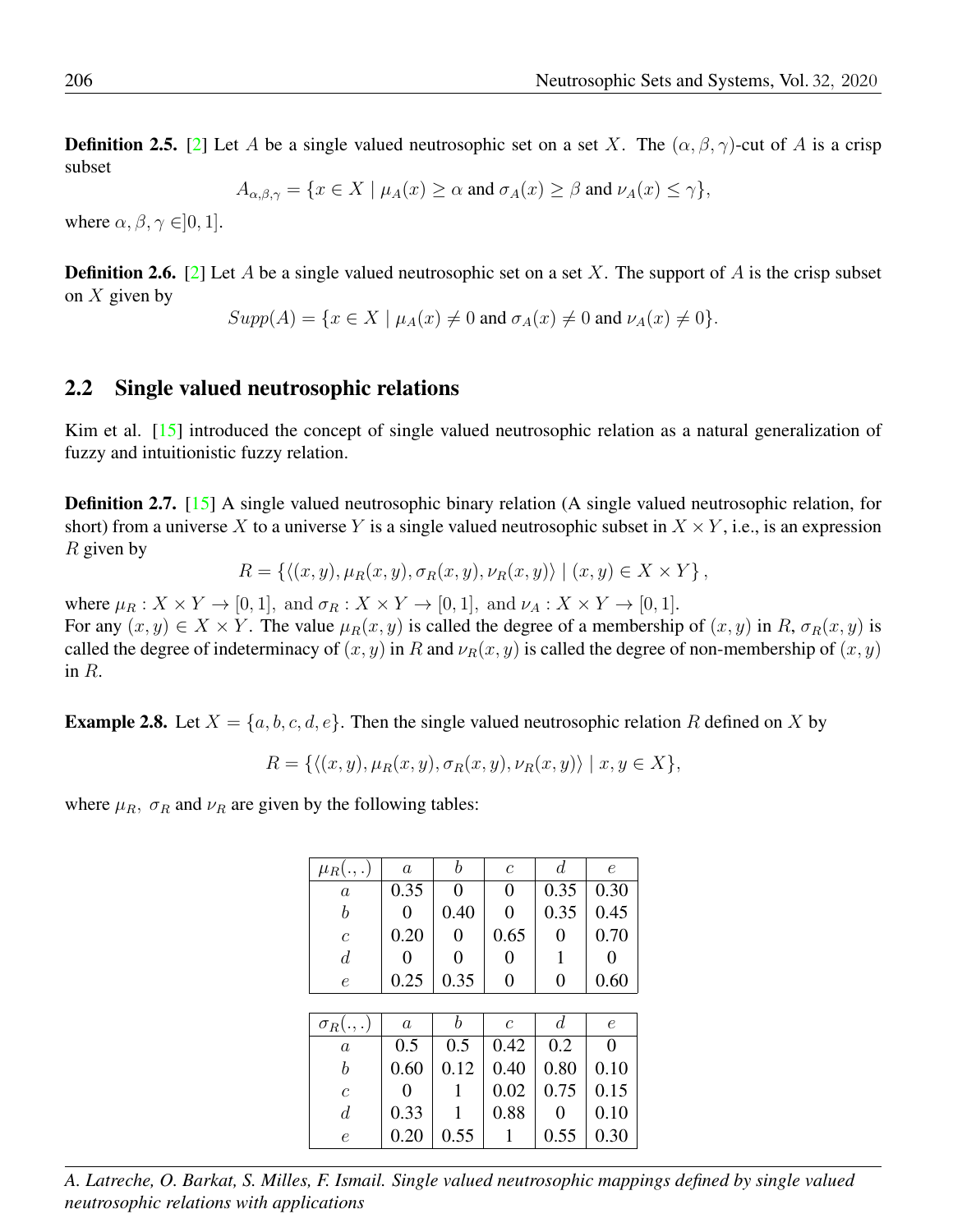| $\nu_R(.,.)$          | $\it a$           |      | $\mathcal C$ |                   | e    |
|-----------------------|-------------------|------|--------------|-------------------|------|
| $\it a$               | $\mathbf{\Omega}$ |      | 0.40         | $0.25 \, \, 0.25$ |      |
|                       | 0.30              | 0.35 | 0.20         | 0.35              | 0.10 |
| $\mathcal{C}_{0}^{2}$ | 0.80              |      |              | 0.85              | 0.15 |
| đ.                    |                   |      |              |                   |      |
| e                     | 0.70              | 0.55 |              |                   | 0.30 |

Next, the following definitions is needed to recall.

**Definition 2.9.** [\[30\]](#page-16-18) Let R and P be two single valued neutrosophic relations from a universe X to a universe  $Y$ .

(i) The transpose (inverse)  $R<sup>t</sup>$  of R is the single valued neutrosophic relation from the universe Y to the universe  $X$  defined by

$$
R^t = \{ \langle (x, y), \mu_{R^t}(x, y), \sigma_{R^t}(x, y), \nu_{R^t}(x, y) \rangle \mid (x, y) \in X \times Y \},\
$$

where

$$
\begin{cases}\n\mu_{R^t}(x, y) = \mu_R(y, x) \\
\text{and} \\
\sigma_{R^t}(x, y) = \sigma_R(y, x) \\
\text{and} \\
\sigma_{R^t}(x, y) = \nu_R(y, x)\n\end{cases}
$$

for any  $(x, y) \in X \times Y$ .

- (ii) R is said to be contained in P or we say that P contains R, denoted by  $R \subseteq P$ , if for all  $(x, y) \in X \times Y$ it holds that  $\mu_R(x, y) \leq \mu_P(x, y)$ ,  $\sigma_R(x, y) \leq \sigma_P(x, y)$  and  $\nu_R(x, y) \geq \nu_P(x, y)$ .
- (iii) The intersection (resp. *the union*) of two single valued neutrosophic relations R and P from a universe  $X$  to a universe Y is a single valued neutrosophic relation defined as

$$
R \cap P = \left\{ \langle (x, y), \min(\mu_R(x, y), \mu_P(x, y)), \min(\sigma_R(x, y), \sigma_P(x, y)), \max(\nu_R(x, y), \nu_P(x, y)) \rangle \mid (x, y) \in X \times Y \right\}
$$

and

$$
R \cup P = \{ \langle (x, y), \max(\mu_R(x, y), \max(\sigma_R(x, y), \sigma_P(x, y)), \min(\nu_R(x, y), \nu_P(x, y)) \rangle \mid (x, y) \in X \times Y \}.
$$

**Definition 2.10.** [\[30,](#page-16-18) [38\]](#page-17-11) Let R be a single valued neutrosophic relation from a universe X into itself.

- (i) *Reflexivity*:  $\mu_R(x, x) = \sigma_R(x, x) = 1$  and  $\nu_R(x, x) = 0$ , for any  $x \in X$ .
- (ii) *Symmetry*: for any  $x, y \in X$  then

 $\sqrt{ }$  $\int$  $\mathcal{L}$  $\mu_R(x, y) = \mu_R(y, x)$  $\sigma_R(x, y) = \sigma_R(y, x)$  $\nu_R(x, y) = \nu_R(y, x)$ ,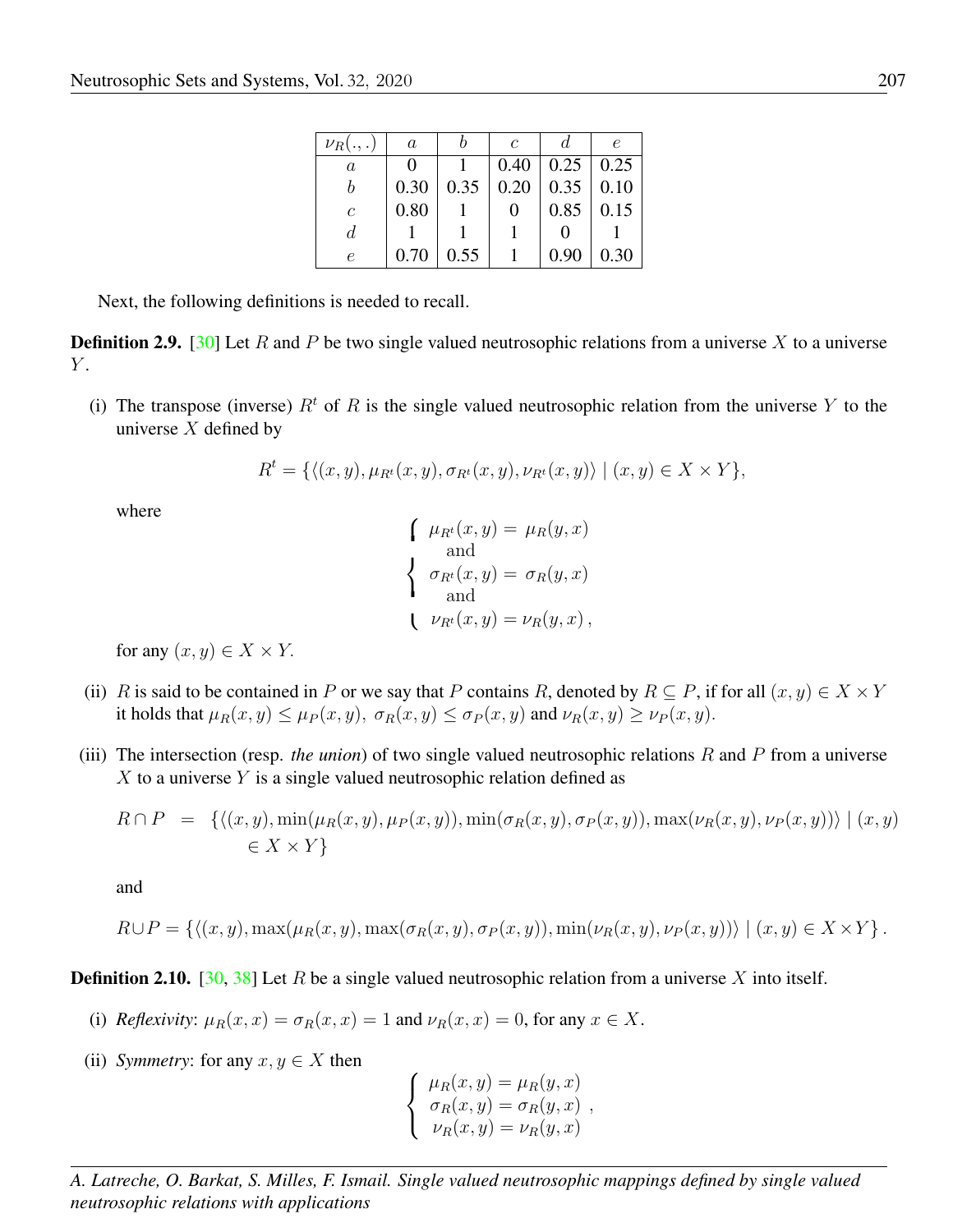(iii) *Antisymmetry*: for any  $x, y \in X$ ,  $x \neq y$  then

$$
\begin{cases} \mu_R(x, y) \neq \mu_R(y, x) \\ \sigma_R(x, y) \neq \sigma_R(y, x) \\ \nu_R(x, y) \neq \nu_R(y, x) \end{cases}
$$

(iv) *Transitivity*:  $R \circ R \subset R$  i.e.,  $R^2 \subset R$ .

# 3 Single valued neutrosophic mappings defined by single valued neutrosophic relations

In this section, we generalize the notion of fuzzy mapping defined by fuzzy relation introduced by Ismail and Massa'deh [\[9\]](#page-15-3) to the setting of single valued neutrosophic sets. Also, the main properties related to single valued neutrosophic mapping are studied.

**Definition 3.1.** Let A be a single valued neutrosophic set on X and B be a single valued neutrosophic set on Y, let  $f : Supp A \rightarrow Supp B$  be an ordinary mapping and R be a single valued neutrosophic relation on  $X \times Y$ . Then  $f_R$  is called a single valued neutrosophic mapping if for all  $(x, y) \in Supp A \times Supp B$  the following condition is satisfied:

$$
\mu_R(x,y) = \begin{cases} min(\mu_A(x), \mu_B(f(x)), \text{ if } y = f(x) \\ 0, \text{ Otherwise,} \end{cases}
$$

and

$$
\sigma_R(x,y) = \begin{cases} min(\sigma_A(x), \sigma_B(f(x)), \text{ if } y = f(x) \\ 0, \text{ Otherwise,} \end{cases}
$$

and

$$
\nu_R(x,y) = \begin{cases} max(\nu_A(x), \nu_B(f(x)), \text{ if } y = f(x) \\ 1, \text{ Otherwise,} \end{cases}
$$

**Example 3.2.** Let  $X = \{\alpha, \beta, \gamma\}$ ,  $Y = \{a, b, c\}$ ,  $A \in SVNS(X)$  and  $B \in SVNS(Y)$  given by

$$
A = \{ \langle \alpha, 0.5, 0.2, 0.8 \rangle, \langle \beta, 0.1, 0.7, 0.3 \rangle, \langle \gamma, 0, 0.9, 1 \rangle \}
$$

$$
B = \{ \langle a, 0, 1, 0.3 \rangle, \langle b, 0.1, 0.5, 0.2 \rangle, \langle c, 0.7, 0.2, 0.4 \rangle \}.
$$

We will construct the single valued neutrosophic mapping  $f_R$  by :

- (i) an ordinary mapping  $f : {\alpha, \beta} \to {b, c}$  such that  $f(\alpha) = b$  and  $f(\beta) = c$ ,
- (ii) a single valued neutrosophic relation  $R$  defined by :

$$
\mu_R(\alpha, f(\alpha)) = \mu_R(\alpha, b) = \mu_A(\alpha) \land \mu_B(b) = 0.1
$$
  
\n
$$
\mu_R(\beta, f(\beta)) = \mu_R(\beta, c) = \mu_A(\beta) \land \mu_B(c) = 0.1
$$
  
\n
$$
\mu_R(\alpha, a) = \mu_R(\alpha, c) = \mu_R(\beta, a) = \mu_R(\beta, b) = \mu_R(\gamma, a) = \mu_R(\gamma, b) = \mu_R(\gamma, c) = 0
$$
  
\nIn similar way, it holds that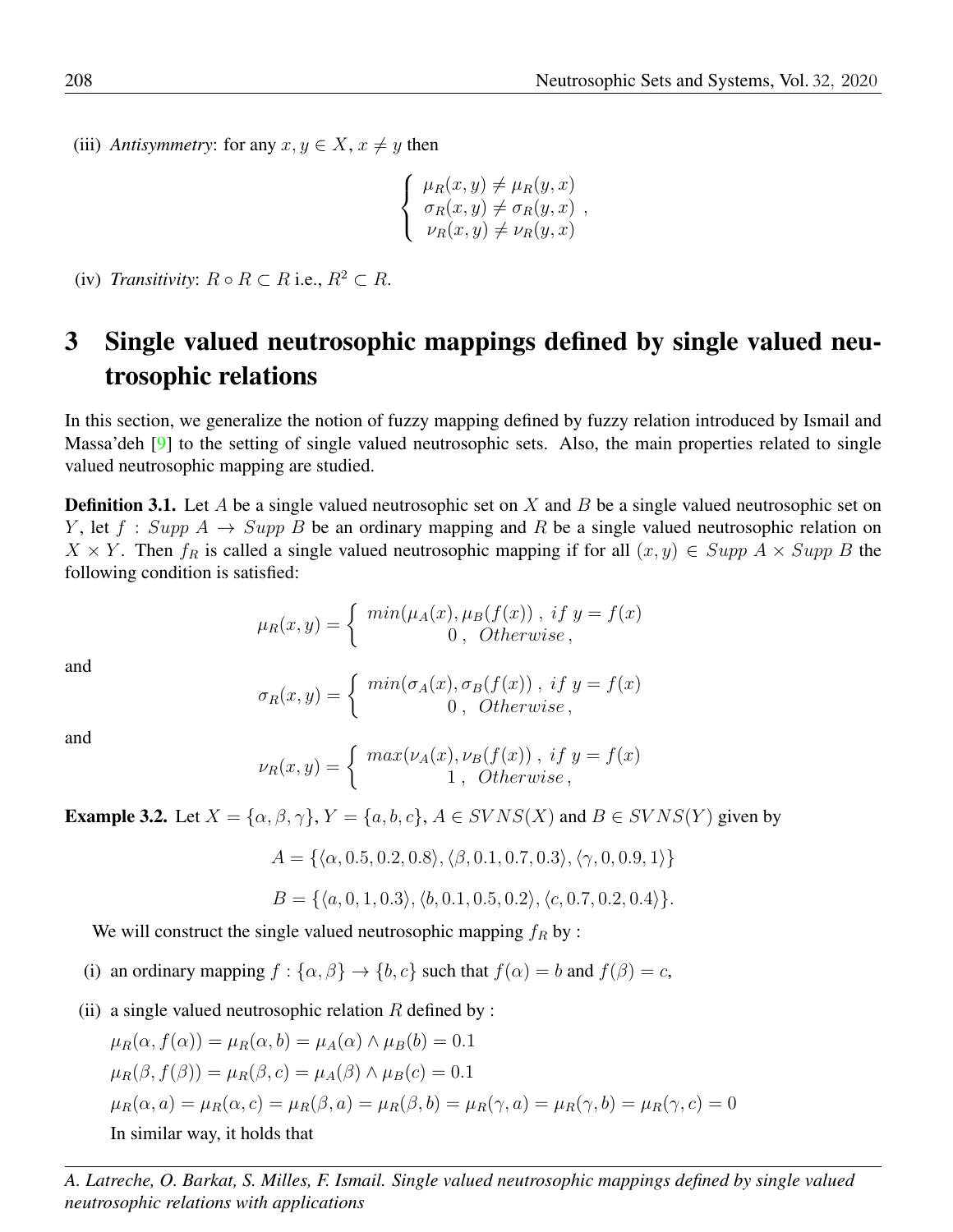$$
\sigma_R(\alpha, f(\alpha)) = \sigma_R(\alpha, b) = \sigma_A(\alpha) \land \sigma_B(b) = 0.2
$$
  
\n
$$
\sigma_R(\beta, f(\beta)) = \sigma_R(\beta, c) = \sigma_A(\beta) \land \sigma_B(c) = 0.2
$$
  
\n
$$
\sigma_R(\alpha, a) = \sigma_R(\alpha, c) = \sigma_R(\beta, a) = \sigma_R(\beta, b) = \sigma_R(\gamma, a) = \sigma_R(\gamma, b) = \sigma_R(\gamma, c) = 0
$$
  
\nand  
\n
$$
\nu_R(\alpha, f(\alpha)) = \nu_R(\alpha, b) = \nu_A(\alpha) \lor \nu_B(b) = 0.8
$$
  
\n
$$
\nu_R(\beta, f(\beta)) = \nu_R(\beta, c) = \nu_A(\beta) \lor \nu_B(c) = 0.4
$$
  
\n
$$
\nu_R(\alpha, a) = \nu_R(\alpha, c) = \nu_{R_I}(\beta, a) = \nu_{R_I}(\beta, b) = \sigma_R(\gamma, a) = \sigma_R(\gamma, b) = \sigma_R(\gamma, c) = 1.
$$
  
\nHence,  $\mu_R(x, y) = \{ \langle (\alpha, f(\alpha)), 0.1, 0.2, 0.8 \rangle, \langle (\beta, f(\beta)), 0.1, 0.2, 0.4 \rangle, \langle (\alpha, a), 0, 0, 1 \rangle, \langle (\alpha, c), 0, 0, 1 \rangle, \langle (\beta, a), 0, 0, 1 \rangle, \langle (\beta, b), 0, 0, 1 \rangle, \langle (\gamma, a), 0, 0, 1 \rangle, \langle (\gamma, c), 0, 0, 1 \rangle \}.$ 

Thus,  $f_R$  is a single valued neutrosophic mapping.

**Example 3.3.** Let  $X = \mathbb{Q}$ ,  $Y = \mathbb{R}$ ,  $A \in SVNS(X)$  and  $B \in SVNS(Y)$  given by:  $\mu_A(x) = 0.3$ ,  $\sigma_A(x) = 0.25$  and  $\nu_A(x) = 0.5$ , for any  $x \in \mathbb{Q}$ .  $\mu_B(x) = \sigma_B(x) = \nu_B(x) = 0.5$ , for any  $x \in \mathbb{R}$ .

We will construct the single valued neutrosophic mapping  $f_R$  by :

- (i) an ordinary mapping  $f: \mathbb{Q} \to \mathbb{R}$  such that  $f(x) = x^2$ ,
- (ii) a single valued neutrosophic relation  $R$  defined by :

$$
\mu_R(x, f(x)) = \mu_R(x, x^2) = \mu_A(x) \land \mu_B(x^2) = 0.3
$$
  
\n
$$
\sigma_R(x, f(x)) = \sigma_R(x, x^2) = \sigma_A(x) \land \mu_B(x^2) = 0.25
$$
  
\n
$$
\nu_R(x, f(x)) = \nu_R(x, x^2) = \nu_A(x) \lor \nu_B(x^2) = 0.5
$$

Thus,  $f_R$  is a single valued neutrosophic mapping.

Remark 3.4. From the above definition, we can construct the single valued neutrosophic mapping by this method

- (i) We determine the  $Supp A$  and  $Supp B$ .
- (ii) We determine the ordinary mapping from  $Supp A$  to  $Supp B$ .
- (iii) We determine the single valued neutrosophic relation by its membership function, indeterminacy function and non-membership function.
- (iv) Finally, we conclude the construction of the single valued neutrosophic mapping.

**Definition 3.5.** Let  $f_R$ ,  $g_S$  be two single valued neutrosophic mappings, then  $f_R$  and  $g_S$  are equal if and only if  $f = g$  and  $R = S$  i.e.,  $(\mu_R(x, f(x)) = \mu_S(x, g(x)), \sigma_R(x, f(x)) = \sigma_S(x, g(x)),$  and  $\nu_R(x, f(x)) =$  $\nu_S(x,g(x))$ ).

**Definition 3.6.** Let A be a single valued neutrosophic set on X, let  $f : Supp A \rightarrow Supp A$  be an ordinary mapping such that  $f(x) = x$  and R be a single valued neutrosophic relation on  $X \times X$ . Then  $f_R$  is called a single valued neutrosophic identity mapping if for all  $x, y \in Supp A$  the following conditions are satisfied: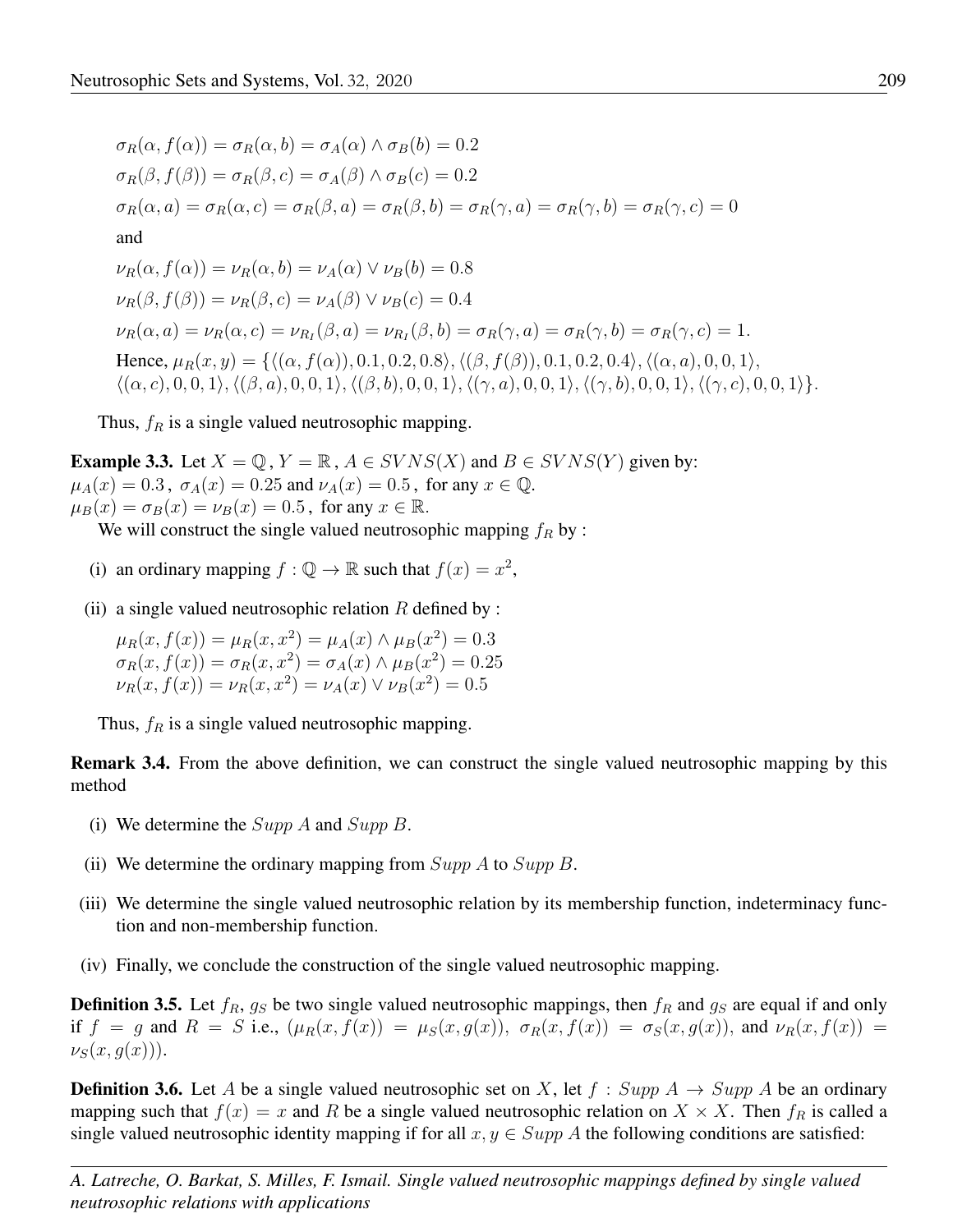$$
\mu_R(x,y) = \begin{cases} \mu_A(x), \; if \; x=y \\ \; 0, \; Otherwise, \end{cases}
$$

and

$$
\sigma_R(x,y) = \begin{cases} \sigma_A(x), \text{ if } x = y \\ 0, \text{ Otherwise,} \end{cases}
$$

and

$$
\nu_R(x,y) = \begin{cases} \nu_A(x), \; if \; x=y \\ 1, \; Otherwise, \end{cases}
$$

**Definition 3.7.** Let A, B and C are a single valued neutrosophic sets on X, Y and Z respectively, let  $f$ : Supp  $A \rightarrow Supp B$  and  $g : Supp B \rightarrow Supp C$  are an ordinary mappings and R, S are a single valued neutrosophic relations on  $X \times Y$  and  $Y \times Z$  respectively. Then  $(g \circ f)_T$  is called the composition of single valued neutrosophic mappings  $f_R$  and  $g_R$  such that  $g \circ f : Supp A \rightarrow Supp C$  and the single valued neutrosophic relation  $T$  is defined by

$$
\begin{cases}\n\mu_T(x, z) = \sup_y(\min(\mu_R(x, y), \mu_S(y, z))) \\
\text{and} \\
\sigma_T(x, z) = \sup_y(\min(\sigma_R(x, y), \sigma_S(y, z))) \\
\text{and} \\
\mu_T(x, z) = \inf_y(\max(\nu_R(x, y), \nu_S(y, z)))\n\end{cases}
$$

for any  $(x, z) \in Supp A \times Supp C$ .

**Example 3.8.** Let  $X = \mathbb{N}, Y = \mathbb{R}$  and  $Z = \mathbb{R}$ , and let  $A \in SVNS(X)$ ,  $B \in SVNS(Y)$  and  $C \in SVNS(Z)$ , defined as follows :

$$
\mu_A(n) = \sigma_A(n) = \frac{1}{1+n} \text{ and } \nu_A(n) = \frac{n}{2+2n}, \text{ for any } n \in \mathbb{N}.
$$
  
\n
$$
\mu_B(x) = \sigma_B(x) = \begin{cases}\n0.25, & \text{if } x \in [-1, 1] \\
0, & \text{Otherwise}\n\end{cases}
$$
\nand\n
$$
\nu_B(x) = \begin{cases}\n0.5, & \text{if } x \in [-1, 1] \\
1, & \text{Otherwise}\n\end{cases}
$$
  
\n
$$
\mu_C(x) = \sigma_C(x) = \frac{|\cos(x)|}{3} \text{ and } \nu_C(x) = \frac{|\sin(x)|}{3}, \text{ for any } x \in \mathbb{R}.
$$
  
\nWe define a single valued neutrosophic mappings  $f_R : A \to B$  and  $g_S : B \to C$  by :

(i) an ordinary mappings  $f : Supp A \longrightarrow Supp B$ , defined for any  $n \in Supp A$  by :

$$
f(n) = \begin{cases} 1, & if n is an even number, \\ -1, & if n is an odd number, \end{cases}
$$
  
and  $g : Supp B \longrightarrow Supp C$  defined by  $g(x) = 2x$ , for any  $x \in [-1, 1]$ .

(ii) a single valued neutrosophic relations  $R$  and  $S$  defined by :

$$
\mu_R(n, f(n)) = \sigma_R(n, f(n)) = \wedge \{\mu_A(n), \mu_B(f(n))\} = \wedge \{\frac{1}{1+n}, 0.25\},
$$
  
\n
$$
\nu_R(n, f(n)) = \vee \{\nu_A(n), \nu_B(f(n))\} = \vee \{\frac{n}{2+2n}, 0.5\} \text{ and}
$$
  
\n
$$
\mu_S(x, g(x)) = \sigma_S(x, g(x)) = \wedge \{\mu_B(x), \mu_C(g(x))\} = \begin{cases} \wedge \{0.25, \frac{|\cos(2x)|}{3}\}, & x \in [-1, 1], \\ 0, & otherwise, \end{cases}
$$
  
\nand 
$$
\nu_S(x, g(x)) = \vee \{\nu_B(x), \nu_C(g(x))\} = \begin{cases} \vee \{0.5, \frac{|\sin(2x)|}{3}\}, & x \in [-1, 1], \\ 1, & otherwise. \end{cases}
$$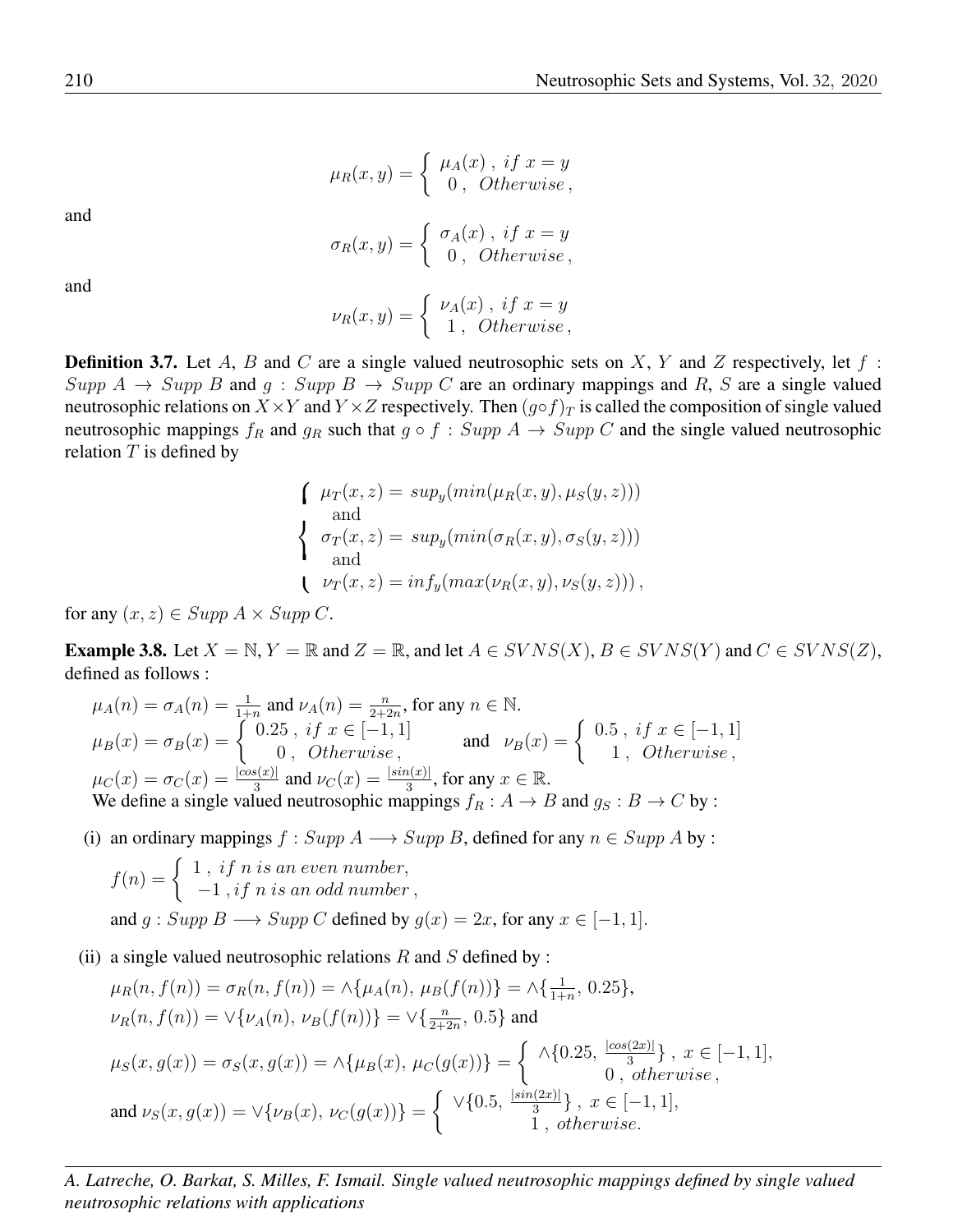Then, the composition  $g_S \circ f_R = (g \circ f)_T$  is defined by :

(i) an ordinary mapping  $f : Supp A \longrightarrow Supp C$ , defined for any  $n \in Supp A$  by :

$$
(g \circ f)(n) = \begin{cases} 2, & if n is an even number, \\ -2, & if n is an odd number, \end{cases}
$$

#### (ii) a single valued neutrosophic relation  $T$  defined by :

$$
\mu_T(n, (g \circ f)(n)) = \sigma_T(n, (g \circ f)(n)) = \begin{cases} \wedge \{\frac{1}{1+n}, 0.25, \frac{|cos(2)|}{3}\}, & \text{if } n \text{ is an even number} \\ \wedge \{\frac{1}{1+n}, 0.25, \frac{|cos(-2)|}{3}\}, & \text{if } n \text{ is an odd number} \end{cases}
$$

$$
= \wedge \{\frac{1}{1+n}, 0.25, \frac{|cos(2)|}{3}\}
$$

$$
= \wedge \{\frac{1}{1+n}, 0.25\},
$$

$$
\nu_T(n, (g \circ f)(n)) = \begin{cases} \n\sqrt{\frac{n}{2+2n}}, 0.25, \frac{|sin(2)|}{3}, & if n is an even number \n\sqrt{\frac{n}{2+2n}}, 0.25, \frac{|sin(-2)|}{3}, & if n is an odd number \n\end{cases}
$$
\n
$$
= \sqrt{\frac{n}{2+2n}}, 0.25, \frac{|sin(2)|}{3}
$$
\n
$$
= \sqrt{\frac{2}{2+2n}}, 0.25 \}.
$$

**Remark 3.9.** The single valued neutrosophic identity mapping  $Id_R$  is neutral for the composition of single valued neutrosophic mappings.

In the sequel, we need to introduce the notion of the direct image and the inverse image of a single valued neutrosophic set by a single valued neutrosophic mapping.

<span id="page-8-0"></span>**Definition 3.10.** Let  $f_R : A \to B$  be a single valued neutrosophic mapping from a single valued neutrosophic set A to another single valued neutrosophic set B and  $C \subseteq A$ . The direct image of C by  $f_R$  is defined by  $f_R(C) = \{ \langle y, \mu_{f_R(C)}(y), \sigma_{f_R(C)}(y), \nu_{f_R(C)}(y) \rangle \mid y \in Y \}$ , where

$$
\mu_{f_R(C)}(y) = \begin{cases} \mu_B(y), & if \ y \in f(supp(C)) \\ 0, & Otherwise, \end{cases}
$$

and

$$
\sigma_{f_R(C)}(y) = \begin{cases} \sigma_B(y), \; if \; y \in f(supp(C)) \\ 0, \; Otherwise, \end{cases}
$$

and

$$
\nu_{f_R(C)}(y) = \begin{cases} \nu_B(y), & \text{if } y \in f(supp(C)) \\ 1, & \text{Otherwise.} \end{cases}
$$

Similarly, if  $C' \subseteq B$ . The inverse image of  $C'$  by f is defined by

$$
f_R^{-1}(C') = \{ \langle x, \mu_{f_R^{-1}(C')}(x), \sigma_{f_R^{-1}(C')}(x), \nu_{f_R^{-1}(C')}(x) \rangle \mid x \in X \},\
$$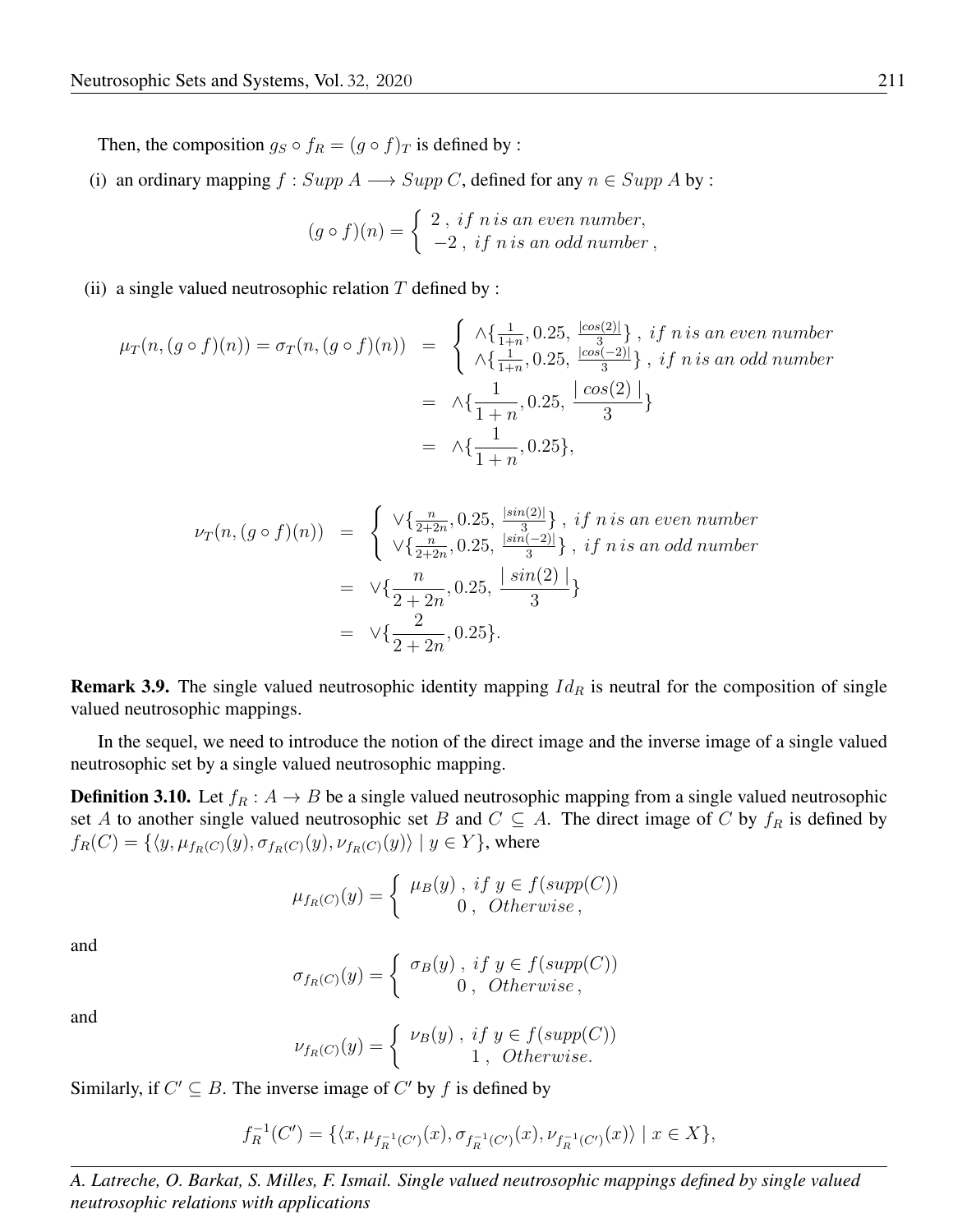where

$$
\mu_{f_R^{-1}(C')}(x) = \begin{cases} \mu_A(x), \; if \; x \in f^{-1}(supp(C')) \\ 0, \; Otherwise \, , \end{cases}
$$

and

$$
\sigma_{f_R^{-1}(C')}(x) = \begin{cases} \sigma_A(x), \text{ if } x \in f^{-1}(\text{supp}(C'))\\ 0, \text{ Otherwise,} \end{cases}
$$

and

$$
\nu_{f_R^{-1}(C')}(x) = \begin{cases} \nu_A(x) \ , \ if \ x \in f^{-1}(supp(C')) \\ 1 \ , \ \ Otherwise. \end{cases}
$$

**Example 3.11.** Let  $X = \{0, +\infty\}$ ,  $Y = \mathbb{R}$  and  $A \in SVNS(X)$  defined for any  $x \in X$  by :  $\mu_A(x) = \sigma_A(x) =$  $\begin{cases} \cos(x) , & if \ x \in [0, \frac{\pi}{2}] \\ 0 , & Otherwise, \end{cases} \qquad \qquad \nu_A(x) =$  $\left[0.9 \, , \, \text{if} \, x \in \left[0, \frac{\pi}{2}\right] \right]$ 1 , Otherwise. Also, let  $B \in SVNS(Y)$  given by :  $\mu_B(y)=\sigma_B(y)=$  $\int y$ , if  $y \in [0,1]$  $\begin{aligned} \n\mathcal{L} \ni y, \quad \mathcal{L} \ni y \in [0, 1], \\
0, \quad \text{Otherwise}, \quad v_B(y) = \n\end{aligned}$  $\int 0.2$ , if  $y \in [0,1]$ 1 , Otherwise. We define the single valued neutrosophic mapping  $f_R : A \to B$  by:

- (i) an ordinary mapping  $f : Supp A \longrightarrow Supp B$ , defined for any  $x \in [0, \frac{\pi}{2}]$  by  $f(x) = \frac{x}{4}.$
- (ii) a single valued neutrosophic relation R defined by  $\mu_R(x, f(x)) = \sigma_R(x, f(x)) = \mu_A(x) \wedge \mu_B(f(x)) =$  $cos(x) \wedge \frac{1}{4}x$  and  $\nu_R(x, f(x)) = \nu_A(x) \vee \nu_B(f(x)) = 0.9$

Now, if we take C an SVMS on X, where 
$$
C \subseteq A
$$
 given by:  
\n
$$
\mu_C(x) = \sigma_C(x) = \begin{cases}\n-x + 1, if x \in [0, \frac{1}{2}] & \nu_C(x) = \begin{cases}\n0.99, if y \in [0, \frac{1}{2}] \\
1, Otherwise, \\
1, Otherwise, \\
\mu_{fR(C)}(y) = \begin{cases}\n\mu_B(y), if y \in f(supp(C)) \\
0, Otherwise, \\
0, Otherwise, \\
0, Otherwise, \\
0, Otherwise, \\
\mu_{fR(C)}(y) = \begin{cases}\n\sigma_B(y), if y \in f(supp(C)) \\
0, Otherwise, \\
0, Otherwise, \\
0, Otherwise, \\
0, Otherwise, \\
\mu_{GD}(y) = \begin{cases}\n\nu_B(y), if y \in f(supp(C)) \\
0, Otherwise, \\
0, Otherwise, \\
0, Otherwise, \\
0, Otherwise, \\
0, Otherwise, \\
\mu_{GV}(y) = \begin{cases}\n\nu_B(y), if y \in f(supp(C)) \\
0, Otherwise, \\
0, Otherwise, \\
0, Otherwise, \\
0, otherwise, \\
0, otherwise, \\
0, otherwise, \\
\mu_{GV}(y) = \sigma_{GV}(y) = \begin{cases}\nsin(y), if y \in [0, \frac{1}{3}] \\
0, otherwise, \\
0, otherwise, \\
0, Otherwise, \\
0, Otherwise, \\
\mu_{f_R^{-1}(C')}(x) = \begin{cases}\n\mu_A(x), if x \in f^{-1}(supp(C')) \\
0, Otherwise, \\
0, Otherwise, \\
0, Otherwise, \\
0, Otherwise, \\
\sigma_{f_R^{-1}(C')}(x) = \begin{cases}\n\sigma_A(x), if x \in f^{-1}(supp(C')) \\
0, Otherwise, \\
0, Otherwise, \\
1, Otherwise, \\
1, Otherwise, \\
\sigma_{f_R^{-1}(C')}(x) = \begin{cases}\n\nu_A(x), if x \in f^{-1}(supp(C')) \\
0, Otherwise, \\
1, Otherwise, \\
1, Otherwise, \\
\end{cases}\n\end{cases} = \begin{cases}\n\cos(x), if x \in [0, \frac{4}{3}]\n\end{cases} = \begin{cases}\n\cos(x), if x \in [0, \frac{4}{3}]\n\end{cases} = \begin{cases}\n\cos(x), if x \in [0, \frac{4}{3}]\n\end{cases} = \begin{cases}\n\cos(x), if x \in [0, \frac{4}{3}]\n\end{cases} = \begin{cases}\n\cos(x), if x \in [0, \frac{4}{3}]\n\end{cases} = \begin{cases}\n\cos(x), if x \in [0, \frac{4}{3}]\n\end{cases
$$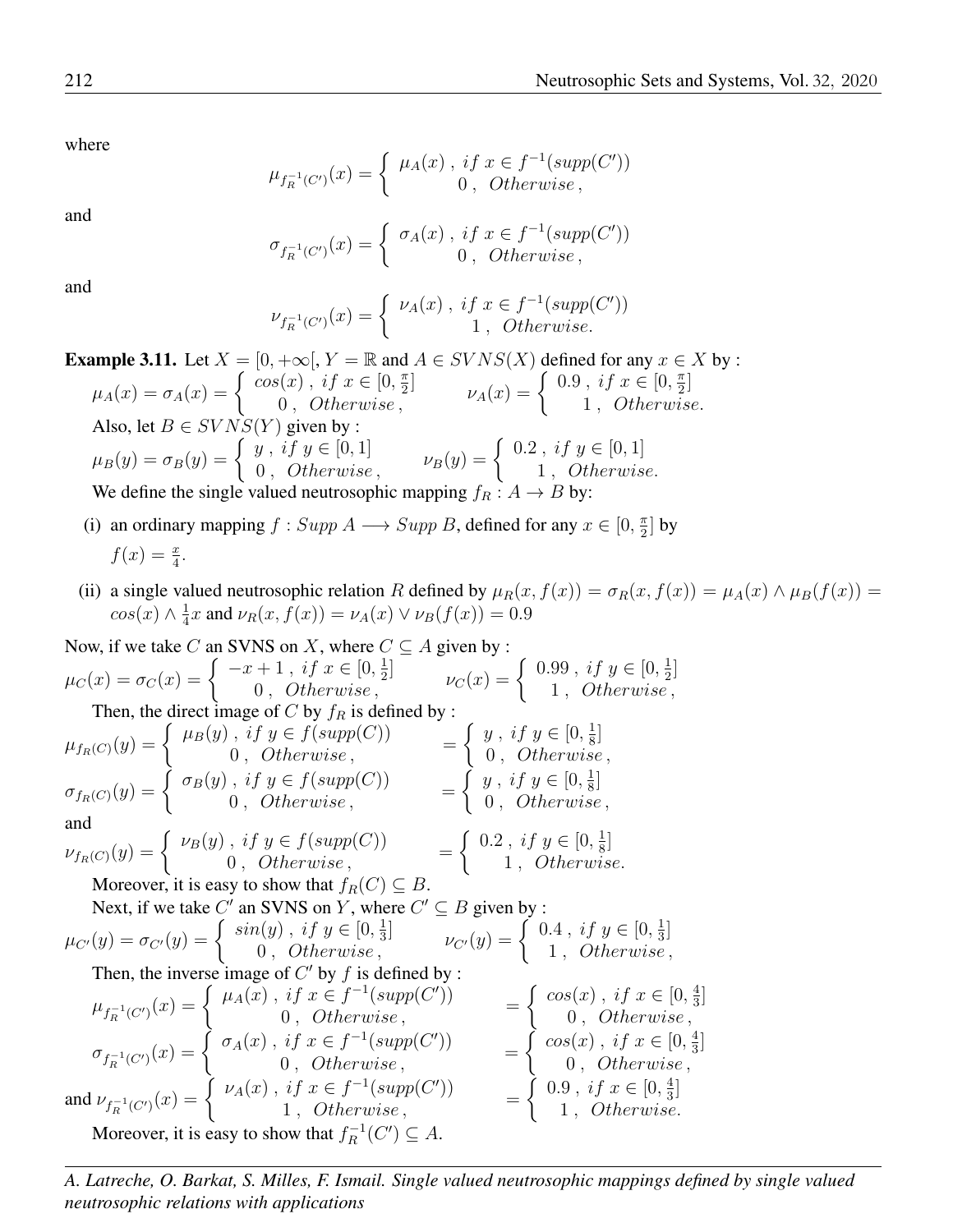Now, we introduce the product of single valued neutrosophic sets and single valued neutrosophic projection mappings.

**Definition 3.12.** Let A be a single valued neutrosophic set on X and B be a single valued neutrosophic set on

- Y. The product of A and B, denoted by  $A \times B$  is a single valued neutrosophic set on  $X \times Y$  defined by :  $\mu_{X\times Y}(x,y) = min{\mu_A(x), \mu_B(y)}, \sigma_{X\times Y}(x,y) = min{\sigma_A(x), \sigma_B(y)}, \nu_{X\times Y}(x,y) = max{\nu_A(x), \nu_B(y)}.$ Also, we introduce the first single valued neutrosophic projection mapping  $(P_1)_R : A \times B \longrightarrow A$  by:
	- (i) an ordinary mapping  $P_1$  :  $Supp(A \times B) \longrightarrow Supp(A)$  such that  $P_1(x, y) = x$  for any  $(x, y) \in Supp(A \times B)$ B),
	- (i) a single valued neutrosophic relation  $R$  defined by :

$$
\mu_R((x, y), P_1(x, y)) = \min\{\mu_{A \times B}(x, y), \mu_A(P_1(x, y))\}\}\n= \min\{\mu_A(x), \mu_B(y), \mu_A(x)\}\}\n= \min\{\mu_A(x), \mu_B(y)\}
$$

and

$$
\sigma_R((x, y), P_1(x, y)) = \min{\{\sigma_{A \times B}(x, y), \sigma_A(P_1(x, y))\}\}= \min{\{\sigma_A(x), \sigma_B(y), \sigma_A(x)\}\}= \min{\{\sigma_A(x), \sigma_B(y)\}}
$$

and

$$
\nu_R((x, y), P_1(x, y)) = \max\{\nu_{A \times B}(x, y), \nu_A(P_1(x, y))\}\}= \max\{\nu_A(x), \nu_B(y), \nu_A(x)\}\}= \max\{\nu_A(x), \nu_B(y)\}
$$

The second single valued neutrosophic projection mapping is defined analogously.

# 4 Continuity property in single valued neutrosophic topological space

The aim of the present section, is to introduce and study the notion of single valued neutrosophic continuous mapping in single valued neutrosophic topological spaces. The basic properties, and relationships with some types of continuity are also obtained.

### 4.1 Single valued neutrosophic topology

In this subsection, we generalize the notion of fuzzy topology on fuzzy sets introduced by Kandil et al. [\[16\]](#page-16-17) to the setting of single valued neutrosophic sets to establish the continuity property of single valued neutrosophic mapping.

**Definition 4.1.** Let A be a single valued neutrosophic set on the set X and  $O_A = \{U$  is an SVNS on X:  $U \subseteq A$ . We define a single valued neutrosophic topology on single valued neutrosophic set A by the family  $T \subseteq O_A$  which satisfies the following conditions :

- (i) A,  $0_{\sim} \in T$ ;
- (ii) if  $U_1, U_2 \in T$ , then  $U_1 \cap U_2 \in T$ ;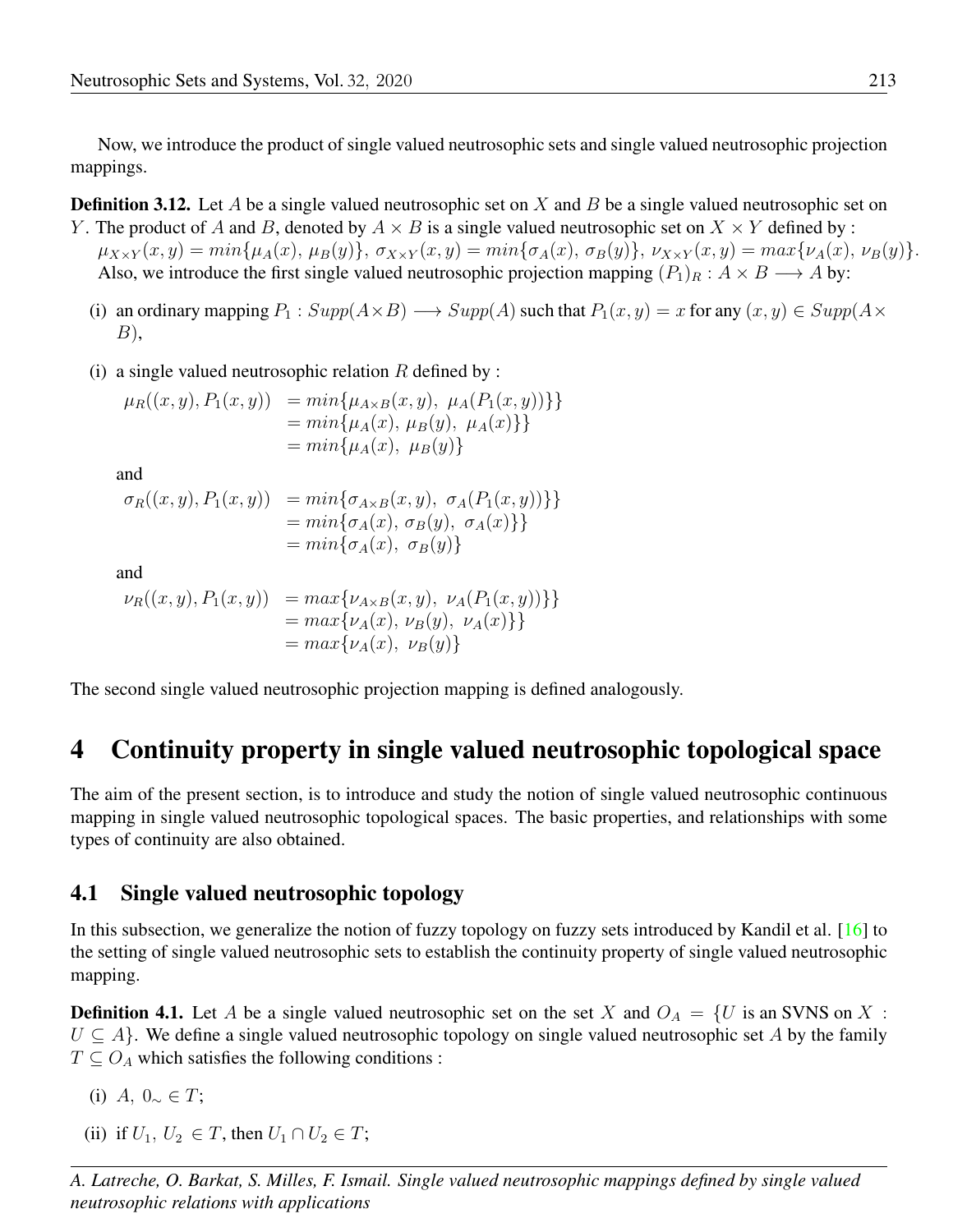(iii) if  $U_i \in T$  for all  $i \in I$ , then  $\cup_I U_i \in T$ .

T is called a single valued neutrosophic topology of A and the pair  $(A, T)$  is a single valued neutrosophic topological space (SVN-TOP, for short). Every element of  $T$  is called a single valued neutrosophic open set (SVNOS, for short).

**Example 4.2.** Let 
$$
X = \mathcal{P}(\mathbb{R}^2)
$$
 and  $\alpha \in ]0, 1[$ , *A* be a single valued neutrosophic set on *X* given by :  
\n
$$
\mu_A(\theta) = \begin{cases}\n1, & if \theta = \emptyset \\
\alpha, & 0 < |\theta| < \infty \\
0, & Otherwise,\n\end{cases}
$$
\n
$$
\sigma_A(\theta) = \begin{cases}\n1, & if \theta = \emptyset \\
\frac{\alpha}{2}, & 0 < |\theta| < \infty \\
0, & Otherwise,\n\end{cases}
$$
\n
$$
\nu_A(\theta) = \begin{cases}\n0, & if \theta = \emptyset \\
1 - \alpha, & 0 < |\theta| < \infty \\
0.5, & Otherwise.\n\end{cases}
$$

Then, the family  $T = \{A, 0_\sim, U\}$  where:

$$
\mu_U(\theta) = \begin{cases} \frac{\alpha}{3}, & |\theta| < \infty, \\ 0, & Otherwise, \end{cases} \qquad \sigma_U(\theta) = \begin{cases} \frac{\alpha}{4}, & |\theta| < \infty, \\ 0, & Otherwise, \end{cases} \qquad \nu_U(\theta) = \begin{cases} 1, & |\theta| < \infty, \\ 0.8, & Otherwise, \end{cases}
$$

is a single valued neutrosophic topology on A.

Inspired by the notion of interior (resp. closure) on intuitionistic fuzzy topological space on a set introduced by Atanassov [\[4\]](#page-15-10), we generalize these notions in single valued neutrosophic topology on a single valued neutrosophic set.

**Definition 4.3.** Let  $(A, T)$  be a single valued neutrosophic topological space, for every single valued neutrosophic subset  $G$  of  $X$  we define the interior and closure of  $G$  by:

 $int(G) = \{ \langle x, \max_{x \in X} \mu_U(x), \max_{x \in X} \sigma_U(x), \min_{x \in X} \nu_U(x) \rangle \mid x \in U \subseteq G \}$  and  $cl(G) = \{ \langle x, \min_{x \in X} \mu_K(x), \min_{x \in X} \sigma_K(x), \max_{x \in X} \nu_K(x) \rangle \mid x \in A \text{ and } G \subseteq K \}$ 

**Example 4.4.** Let  $X = \{a, b, c\}$  and  $A, B, C, D \in SVNS(X)$  such that  $A = \{, **b**, 0.7, 0.9, 0.2>, **c**, 0.6, 0.8, 0>\}$  $B = \{, **b**, 0.5, 0.6, 0.4>, **c**, 0.4, 0.5, 0.4>\}$  $C = \{ , **b**, 0.6, 0.7, 0.3>, **c**, 0.2, 0.3, 0.3> \}$  $D = \{, **b**, 0.6, 0.7, 0.3>, **c**, 0.4, 0.5, 0.3>\}$  $E = \{, **b**, 0.5, 0.6, 0.4>, **c**, 0.2, 0.3, 0.4>\}$ Then the family  $T = \{A, 0_{\sim}, B, C, D, E\}$  is an SVN-TOP of A.

Now, we suppose that  $G \in SVNS(X)$  given by  $G = \{< a, 0.41, 0.5, 0.6\}, < b, 0.3, 0.2, 0.6>, **.**$ c, 0.2, 0.3, 0.7 >}. Then,  $int(G) = 0_{\sim}$  and  $cl(G) = \overline{E} \cap 1_{\sim} = \overline{E}$ .

**Definition 4.5.** Let  $(A, T)$  be a single valued neutrosophic topological space and  $U \in SVNS(A, T)$ . Then U is called :

- 1. a single valued neutrosophic semiopen set (SVNSOS) if  $U \subseteq cl(int(U));$
- 2. a single valued neutrosophic  $\alpha$ -open set (SVN $\alpha$ OS) if  $U \subseteq int(cl(int(U)))$ ;
- 3. a single valued neutrosophic preopen set (SVNPOS) if  $U \subseteq int(cl(U));$
- 4. a single valued neutrosophic regular open set (SVNROS) if  $U = int(cl(U))$ .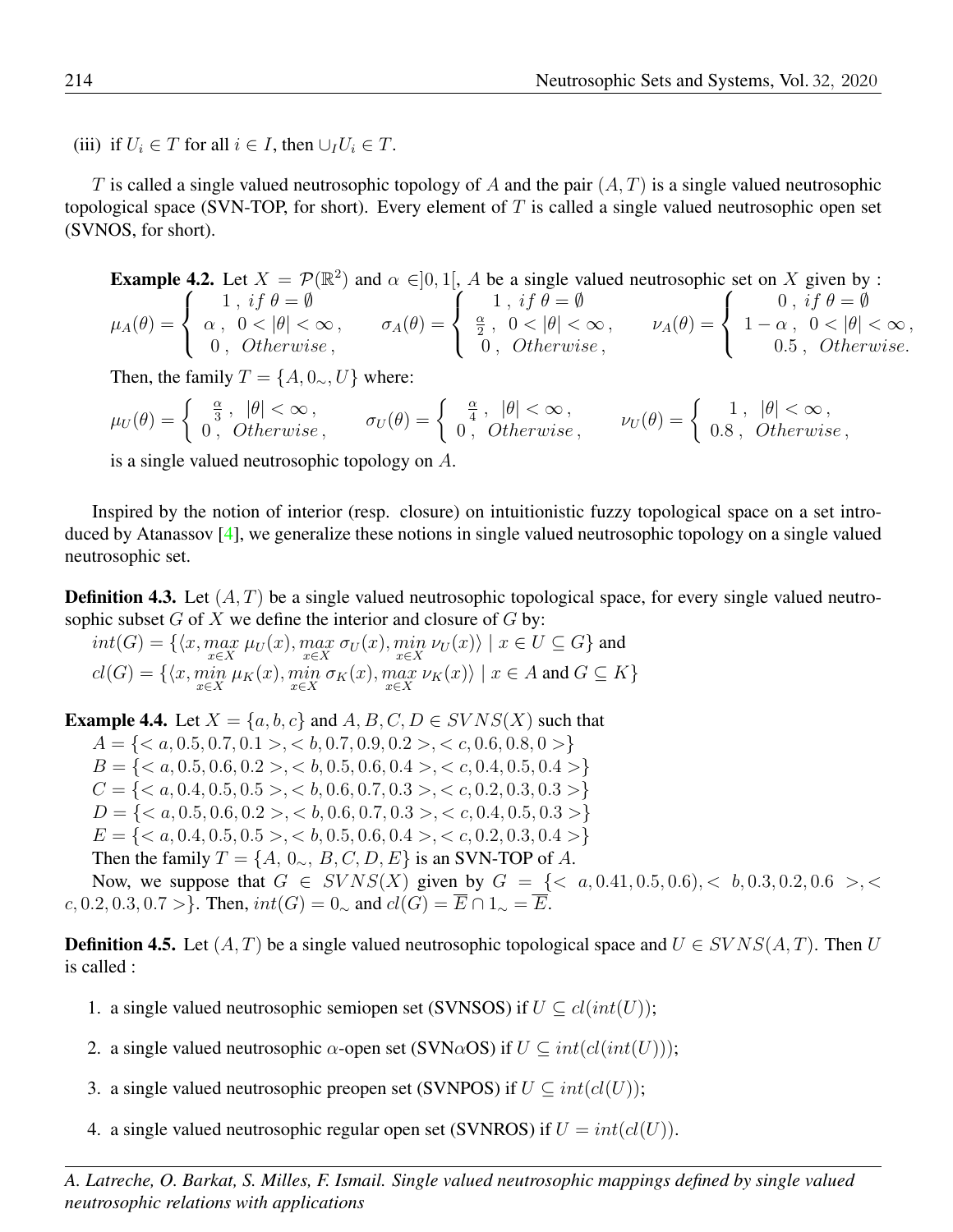### 4.2 Single valued neutrosophic continuous mappings

In this subsection, we will study some interesting properties of single valued neutrosophic continuous mappings in single valued neutrosophic topological space and relations between various types of single valued neutrosophic continuous mapping. First, we introduce the notion of single valued neutrosophic continuous mapping.

**Definition 4.6.** Let  $(A, T)$   $(B, L)$  be two single valued neutrosophic topological spaces. The mapping  $f_R$ :  $(A, T) \rightarrow (B, L)$  is a single valued neutrosophic continuous if and only if the inverse of each L-open single valued neutrosophic set is T-open single valued neutrosophic set.

<span id="page-12-0"></span>**Example 4.7.** Let  $(A, T)$  and  $(B, T')$  be two single valued neutrosophic topological spaces, where  $\mu_A(x) = 0.8$ ,  $\sigma_A(x) = 0.88$  and  $\nu_A(x) = 0.1$ , for any  $x \in \mathbb{R}_+$  and

$$
\mu_B(y) = \begin{cases}\n0.5, if y \ge 0 \\
0.8, Otherwise, \\
0.8, Otherwise, \\
0.9, Otherwise, \\
0.1, if y \ge 0\n\end{cases}
$$
\n
$$
\nu_B(y) = \begin{cases}\n0.1, if y \ge 0 \\
0.3, Otherwise, \\
0.3, Otherwise, \\
0.4, Otherwise, \\
0.5, if x \in [0, \sqrt{2}] \\
0, Otherwise, \\
0.6, we suppose that  $T' = \{B, 0_\sim, U'_1\}$ , where\n\end{cases}
$$
\n
$$
\sigma_{U_1}(x) = \begin{cases}\n0.88, if x \ge 0 \\
0.88, if x \in [0, \sqrt{2}] \\
0, Otherwise, \\
0, Otherwise, \\
0, Otherwise, \\
0, Otherwise, \\
0, Otherwise, \\
0, Otherwise, \\
0, otherwise, \\
0\end{cases}
$$
\n
$$
\nu_{U_1}(x) = \begin{cases}\n0.1, if y \ge 0 \\
0.3, Otherwise, \\
0.3, Otherwise, \\
0.4, Otherwise, \\
1, Otherwise, \\
0.4, Otherwise, \\
0.5, if y \in [0, 2]\n\end{cases}
$$

Then, the single valued neutrosophic mapping  $f_R : A \rightarrow B$  define by :

(i) an ordinary mapping  $f : \mathbb{R}_+ \longrightarrow \mathbb{R}_+$  such that  $f(x) = x^2$ , for any  $x \in \mathbb{R}_+$ ,

(ii) a single valued neutrosophic relation  $R$  defined by :

$$
\mu_R(x, f(x)) = 0.5 \sigma_R(x, f(x)) = 0.88
$$
 and  $\nu_R(x, f(x)) = 0.1$ .

is a single valued neutrosophic continuous mapping. Indeed, it is easy to show that  $f_R^{-1}(B) = A$  and  $f_R^{-1}(0_\sim) = 0_\sim$  and we have,

$$
\mu_{f_R^{-1}(U'_1)}(x) = \begin{cases} \mu_A(x), \text{ if } x \in f^{-1}(supp(U'_1)) \\ 0, \text{ Otherwise,} \end{cases}
$$
  
= 
$$
\begin{cases} 0.8, \text{ if } x \in [0, \sqrt{2}] \\ 0, \text{ Otherwise,} \end{cases}
$$
  
= 
$$
\mu_{U_1}(x),
$$
  

$$
\sigma_{f_R^{-1}(U'_1)}(x) = \begin{cases} \sigma_A(x), \text{ if } x \in f^{-1}(supp(U'_1)) \\ 0, \text{ Otherwise,} \end{cases}
$$
  
= 
$$
\begin{cases} 0.88, \text{ if } x \in [0, \sqrt{2}] \\ 0, \text{ Otherwise,} \end{cases}
$$
  
= 
$$
\sigma_{U_1}(x),
$$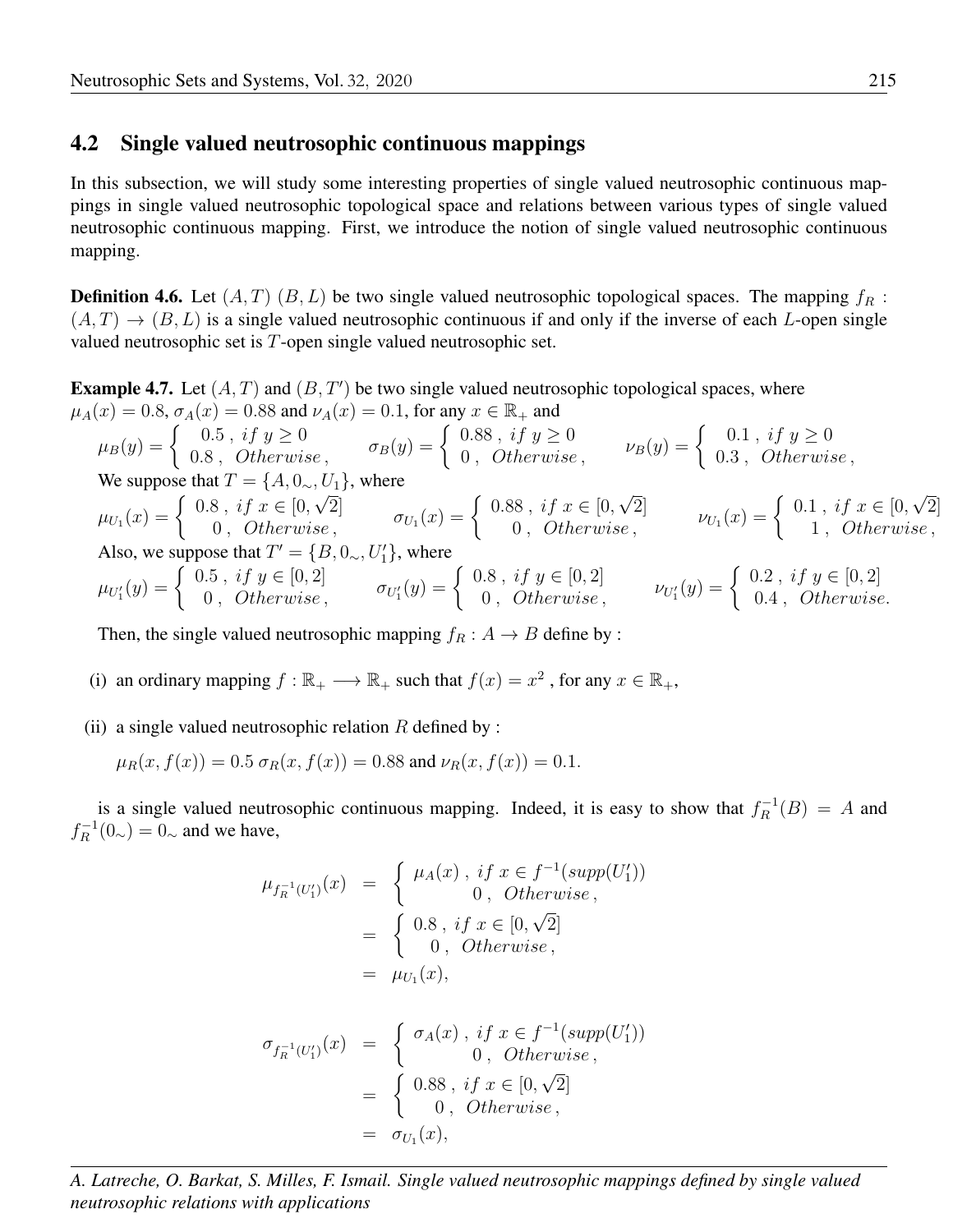and

$$
\nu_{f_R^{-1}(U_1')}(x) = \begin{cases} \nu_A(x), \text{ if } x \in f^{-1}(supp(U_1')) \\ 1, \text{ Otherwise,} \end{cases}
$$
  
= 
$$
\begin{cases} \nu_A(x), \text{ if } x \in [0, \sqrt{2}] \\ 1, \text{ Otherwise,} \end{cases}
$$
  
= 
$$
\begin{cases} 0.1, \text{ if } x \in [0, \sqrt{2}] \\ 1, \text{ Otherwise,} \end{cases}
$$
  
= 
$$
\nu_{U_1}(x).
$$

Hence,  $f_R^{-1}(U_1') = U_1 \in T$ . Thus,  $f_R$  is a single valued neutrosophic continuous mapping.

**Remark 4.8.** Let  $(A, T)$  be a single valued neutrosophic topological space. Then the single valued neutrosophic identity mapping  $Id_R : (A, T) \to (A, T)$  is a single valued neutrosophic continuous mapping.

ping. First, we generalize the notions of precontinuous mapping,  $\alpha$ -continuous mapping introduced by Güray Next, we provide the relationships between various types of single valued neutrosophic continuous mapet al. [\[10\]](#page-15-11) to the setting of single valued neutrosophic sets.

**Definition 4.9.** Let  $f_R : (A, T) \to (B, T')$  be a single valued neutrosophic mapping. Then  $f_R$  is called :

- 1. a single valued neutrosophic precontinuous mapping if  $f_R^{-1}(U')$  is a SVNPOS on A for every SVNOS  $U'$  on  $B$ ;
- 2. a single valued neutrosophic  $\alpha$ -continuous mapping if  $f_R^{-1}(U')$  is a SVN $\alpha$ OS on A for every SVNOS  $U'$ on  $B$ .

The following proposition shows the relationship between single valued neutrosophic continuous mapping and single valued neutrosophic  $\alpha$ -continuous mapping.

**Proposition 4.10.** Let  $f_R : (A, T) \to (B, T')$  be a single valued neutrosophic mapping. If  $f_R$  is a single *valued neutrosophic continuous mapping, then*  $f_R$  *is a single valued neutrosophic*  $\alpha$ -continuous *mapping.* 

*Proof.* Let U' be a SVNOS in B and we need to show that  $f_R^{-1}(U')$  is an SVN $\alpha$ OS in A. The fact that  $f_R$  is a single valued neutrosophic continuous mapping implies that  $f_R^{-1}(U')$  is a SVNOS in A. From Definition [3.10,](#page-8-0) it follows that

$$
\mu_{f_R^{-1}(U')}(x) = \begin{cases} \mu_A(x), & \text{if } x \in f^{-1}(supp(U')) \\ 0, & \text{Otherwise} \\ \nu_A(x), & \text{if } x \in f^{-1}(supp(U')) \end{cases} \qquad \sigma_{f_R^{-1}(U')}(x) = \begin{cases} \sigma_A(x), & \text{if } x \in f^{-1}(supp(U')) \\ 0, & \text{Otherwise} \\ 0, & \text{otherwise} \end{cases}
$$
  
and  $\nu_{f_R^{-1}(U')}(x) = \begin{cases} \nu_A(x), & \text{if } x \in f^{-1}(supp(U')) \\ 1, & \text{Otherwise} \end{cases}$ 

We conclude that,  $f_R^{-1}(U')$  is a SVN $\alpha$ OS in A. Hence,  $f_R$  is a single valued neutrosophic  $\alpha$ -continuous mapping.  $\Box$ 

Remark 4.11. The converse of the above implication is not necessarily holds. Indeed, let us consider the single valued neutrosophic mapping  $f_R$  given in Example [4.7](#page-12-0) and T be a SVN-topology given by  $T = \{0_\sim, A, U_1\},\$ where:  $\mu_A(x) = 1$ ,  $\sigma_A(x) = 0.99$ ,  $\nu_A(x) = 0.001$  and

$$
\mu_{U_1}(x) = \begin{cases} 1, & if \ x \in [0,1] \\ 0, & Otherwise, \end{cases} \quad \sigma_{U_1}(x) = \begin{cases} 0.99, & if \ x \in [0,1] \\ 0, & Otherwise, \end{cases} \quad \nu_{U_1}(x) = \begin{cases} 0.001, & if \ x \in [0,1] \\ 1, & Otherwise. \end{cases}
$$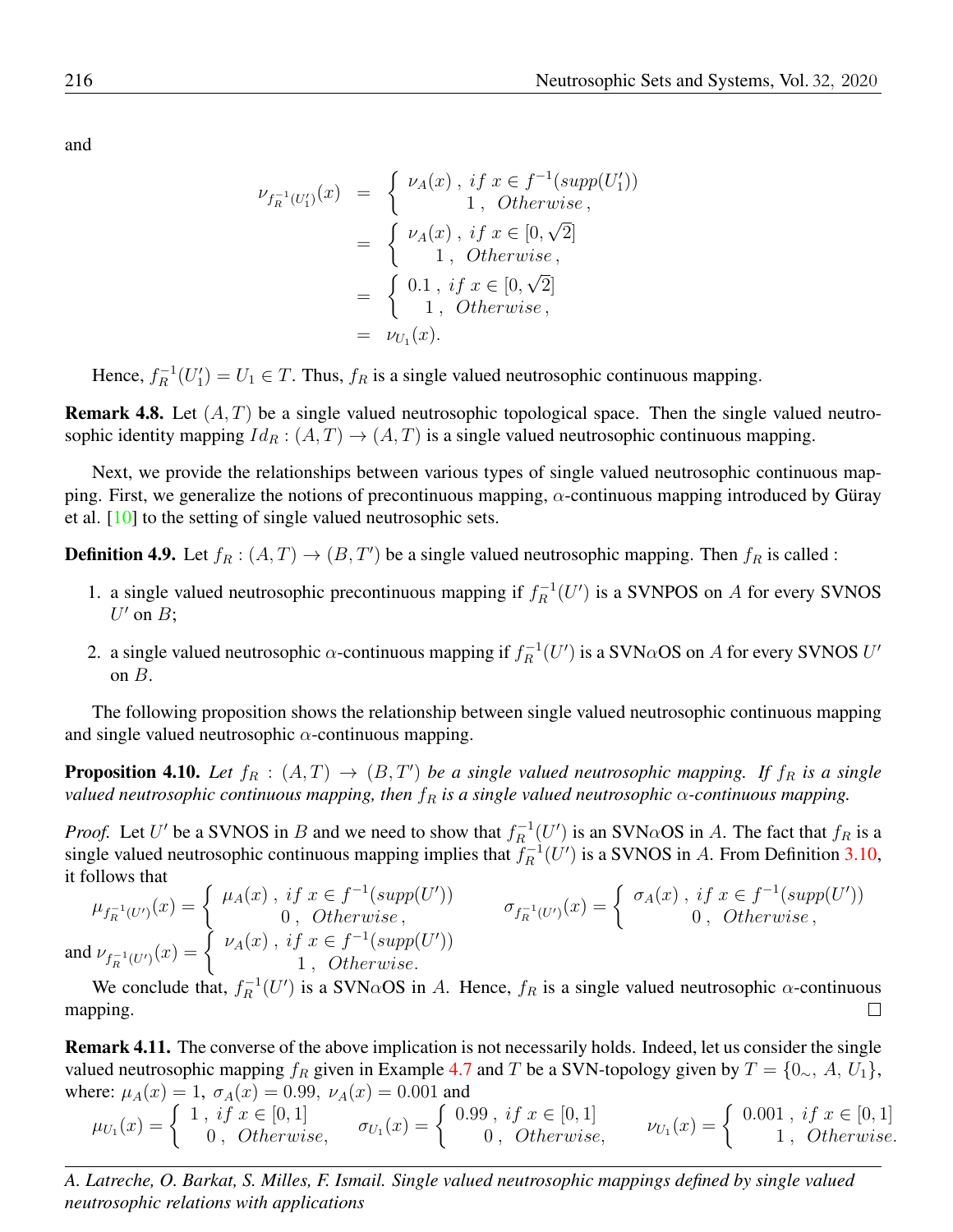Hence,  $int(f_R^{-1}(U'_1)) = U_1$ ,  $cl(U_1) = 1$ , and  $int(1) > A$ . Thus,  $f_R^{-1}(U'_1) \subseteq int(cl(int(f_R^{-1}(U'_1)))$ . We conclude that  $f_R^{-1}(U_1')$  is an SVN $\alpha$ S but not SVNOS and  $f_R$  is a single valued neutrosophic  $\alpha$ -continuous mapping but not a single valued neutrosophic continuous mapping.

The following proposition shows the relationship between single valued neutrosophic  $\alpha$ -continuous mapping and single valued neutrosophic pre-continuous mapping.

**Proposition 4.12.** Let  $f_R : (A, T) \to (B, T')$  be a single valued neutrosophic mapping. If  $f_R$  is a single *valued neutrosophic* α*-continuous mapping, then* f<sup>R</sup> *is a single valued neutrosophic pre-continuous mapping.*

*Proof.* Let U' be an SVNOS in B and we need to show that  $f_R^{-1}(U')$  is a SVNPOS in A. The fact that  $f_R$  is a single valued neutrosophic  $\alpha$ -continuous mapping implies that  $f_R^{-1}(U')$  is a SVN $\alpha$ OS in A. From Definition [3.10,](#page-8-0) it follows that

$$
\mu_{f_R^{-1}(U')}(x) = \begin{cases} \mu_A(x), \ if \ x \in f^{-1}(supp(U')) \\ 0, \ \ \text{Otherwise} \\ \end{cases} \quad \sigma_{f_R^{-1}(U')}(x) = \begin{cases} \sigma_A(x), \ if \ x \in f^{-1}(supp(U')) \\ 0, \ \ \text{Otherwise} \\ \end{cases}
$$
\n
$$
\text{and } \nu_{f_R^{-1}(U')}(x) = \begin{cases} \nu_A(x), \ if \ x \in f^{-1}(supp(U')) \\ 1, \ \ \text{Otherwise} \end{cases}
$$

We conclude that,  $f_R^{-1}(U')$  is an SVNPOS in A. Hence,  $f_R$  is a single valued neutrosophic pre-continuous mapping.  $\Box$ 

**Remark 4.13.** The converse of the above implication is not necessarily holds. Indeed, let  $(A, T)$  and  $(B, T')$ be two single valued neutrosophic topological spaces, where  $\mu_A(x) = 1$ ,  $\sigma_A(x) = 1$  and  $\nu_A(x) = 0.005$ , for any  $x \in \mathbb{R}_+$  and

$$
\mu_B(y) = \begin{cases}\n0.7, & if y \ge 0 \\
0, & Otherwise, \\
0.8, & Otherwise, \\
\mu_{U_1}(x) = 0 \sigma_{U_1}(x) = 1 \text{ and } \nu_{U_1}(x) = 1.\n\end{cases}
$$
\nWe suppose that  $T = \{A, 0_{\sim}, U_1\}$ , where\n
$$
\mu_{U_1}(x) = 0 \sigma_{U_1}(x) = 1 \text{ and } \nu_{U_1}(x) = 1.
$$
\nAlso, we suppose that  $T' = \{B, 0_{\sim}, U'_1\}$ , where\n
$$
\mu_{U'_1}(y) = \begin{cases}\n0.7, & if y \in [0, 4] \\
0, & Otherwise, \\
0, & Otherwise, \\
\end{cases}
$$
\n
$$
\sigma_{U'_1}(y) = \begin{cases}\n0.5, & if y \in [0, 4] \\
0, & Otherwise, \\
0, & Otherwise, \\
\end{cases}
$$
\n
$$
\nu_{U'_1}(y) = \begin{cases}\n0.12, & if y \in [0, 4] \\
0.32, & Otherwise.\n\end{cases}
$$

Then, the single valued neutrosophic mapping  $f_R : A \rightarrow B$  define by :

- (i) an ordinary mapping  $f : \mathbb{R}_+ \longrightarrow \mathbb{R}_+$  such that  $f(x) = \sqrt{x}$ , for any  $x \in \mathbb{R}_+$ ,
- (ii) a single valued neutrosophic relation  $R$  defined by :

 $\mu_R(x, f(x)) = 0.7 \sigma_R(x, f(x)) = 0.9$  and  $\nu_R(x, f(x)) = 0.01$ .

$$
\mu_{f_R^{-1}(U'_1)}(x) = \begin{cases} \mu_A(x), & if \ x \in f^{-1}(supp(U'_1)) \\ 0, & Otherwise, \end{cases}
$$
  
= 
$$
\begin{cases} 1, & if \ x \in [0, 16] \\ 0, & Otherwise, \end{cases}
$$

$$
\sigma_{f_R^{-1}(U_1')}(x) = \begin{cases} \sigma_A(x), \; if \; x \in f^{-1}(supp(U_1')) \\ 0, \; Otherwise, \\ 0, \; Otherwise, \end{cases}
$$
  
= 
$$
\begin{cases} 1, \; if \; x \in [0, 16] \\ 0, \; Otherwise, \end{cases}
$$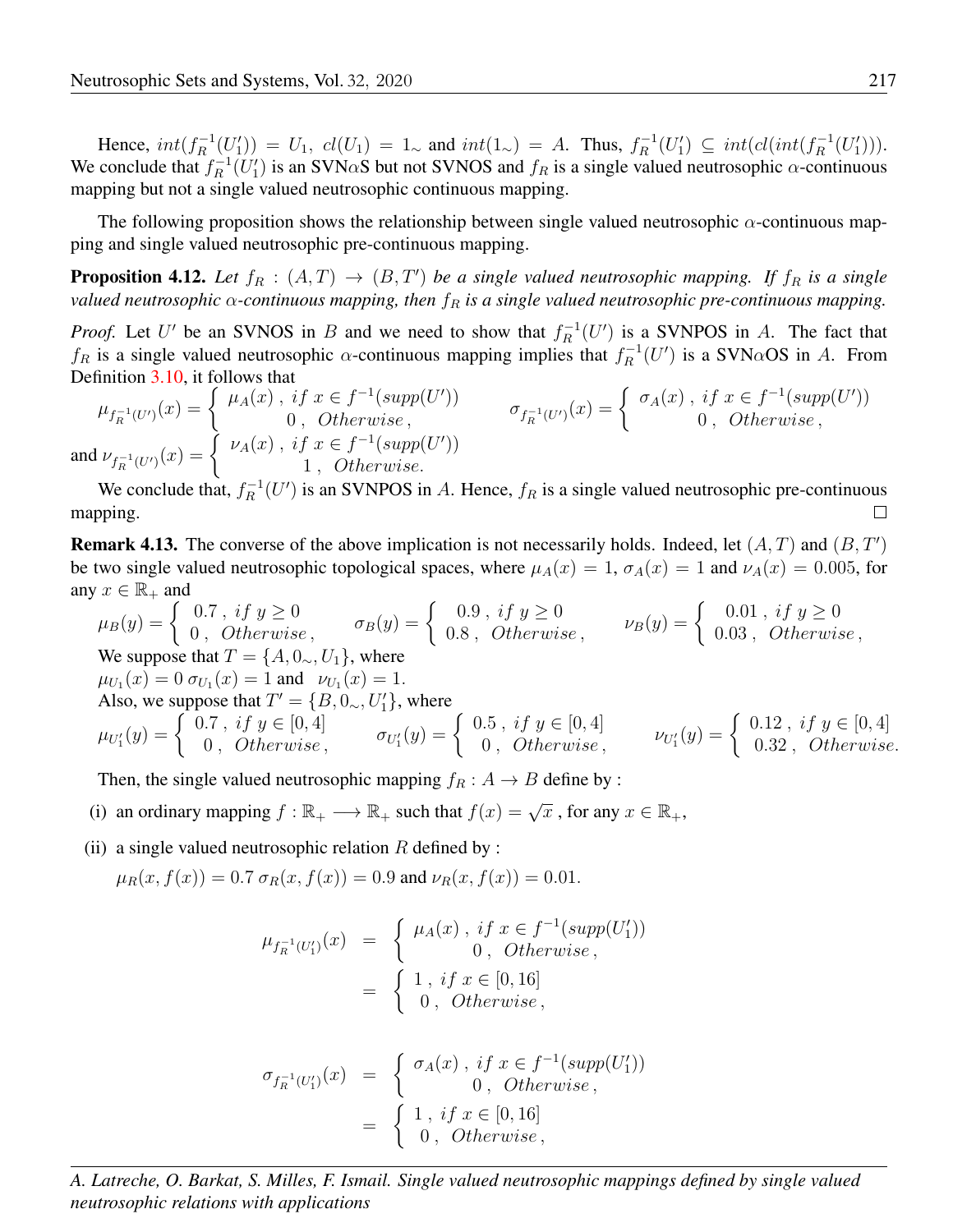$$
\nu_{f_R^{-1}(U_1')}(x) = \begin{cases} \nu_A(x), \text{ if } x \in f^{-1}(supp(U_1')) \\ 1, \text{ Otherwise,} \end{cases}
$$
  
= 
$$
\begin{cases} \nu_A(x), \text{ if } x \in [0, 16] \\ 1, \text{ Otherwise,} \end{cases}
$$
  
= 
$$
\begin{cases} 0.01, \text{ if } x \in [0, 16] \\ 1, \text{ Otherwise,} \end{cases}
$$

Hence,  $cl(f_R^{-1}(U_1')) = \overline{0 \rightharpoonup} = 1 \rightharpoonup$  and  $int(1 \rightharpoonup) = A$ . Thus,  $f_R^{-1}(U_1') \subseteq int(cl(f_R^{-1}(U_1')))$ . We conclude that  $f_R^{-1}(U_1')$  is an SVNPOS and  $f_R$  is a single valued neutrosophic pre-continuous but not a single valued neutrosophic continuous.

## 5 Conclusion

In this work, we have generalized the notion of fuzzy mapping defined by fuzzy relation introduced by Ismail and Massa'deh to the setting of single valued neutrosophic sets. Also, the main properties related to the single valued neutrosophic mapping have been studied. Next, as an application we have established the single valued neutrosophic continuous mapping in the single valued neutrosophic topological spaces. Future work will be directed to study the notion of the single valued neutrosophic mapping for other types of topologies based on the single valued neutrosophic sets.

## References

- <span id="page-15-5"></span>[1] Ahmed, B. Almost Continuous Mapping. A Thesis of Master, Saddam University, 2000.
- <span id="page-15-8"></span>[2] Akram, M.; Shahzadi, S.; Saeid, A.B. Single valued neutrosophic hypergraphs. TWMS J. App. Eng. Math, 2018, 8(1), 122- 135.
- <span id="page-15-6"></span>[3] Atanassov, K. Intuitionistic fuzzy sets. VII ITKRs Scientific Session, Sofia, 1983.
- <span id="page-15-10"></span>[4] Atanassov, K. Intuitionistic fuzzy sets. New York: Springer-Verlag. Heidelberg, 1999.
- <span id="page-15-4"></span>[5] Bhaumik, R.N.; Mukherjee, A. Fuzzy completely continuous mappings. Fuzzy Sets and Systems, 1993, 56(2), 243-246.
- <span id="page-15-1"></span>[6] Burnside, W. Theory of groups of finite order. Cambridge: at the University Press, Cambridge, 1897.
- <span id="page-15-9"></span>[7] Broumi, S.; Smarandache, F. Several Similarity Measures of Neutrosophic Sets. Neutrosophic Sets and Systems, 2013, 1, 54-62.
- <span id="page-15-7"></span>[8] Cheng, H.D.; Guo, Y. A new neutrosophic approach to image thresholding. New Mathematics and Natural Computation, 2008, 4(3), 291-308.
- <span id="page-15-3"></span>[9] Farhan, I.; Mourad O.M. A new structure and constructions of L-fuzzy maps. 2013, 8(1), 1–10.
- <span id="page-15-11"></span>[10] Güray, H.; Çoker, D.; Eş, A.H. On fuzzy continuity in intuitionistic fuzzy topological spaces. Journal of Fuzzy Mathematics, 1997, 5(2), 365-378.
- <span id="page-15-0"></span>[11] Harary, F. Graph Theory, Addison-Wesley, Reading, Mass. 1969.
- <span id="page-15-2"></span>[12] Heilpern, S. Fuzzy mappings and fixed point theorem. Journal of Mathematical Analysis and Applications. 1981, 83, 566-569.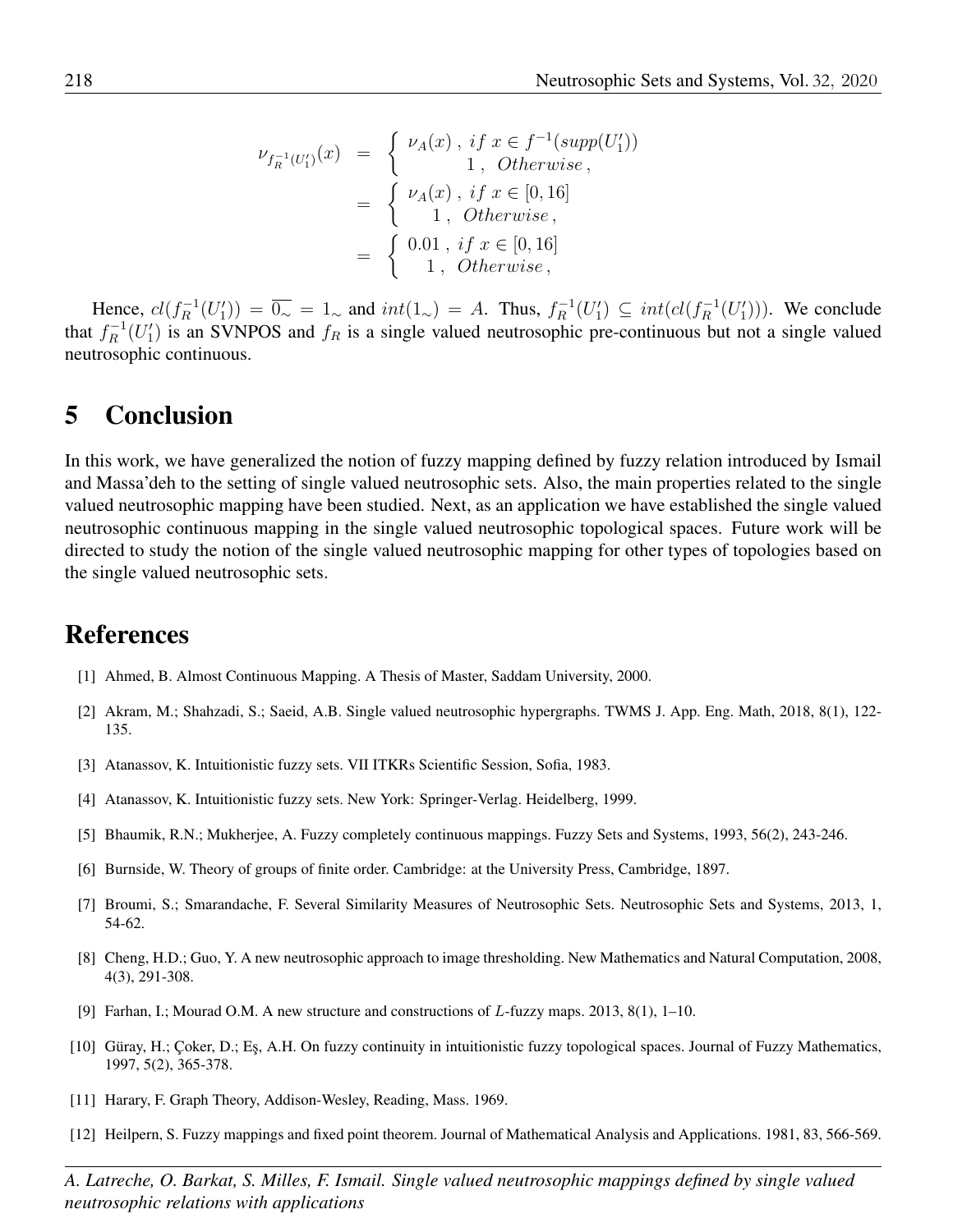- <span id="page-16-0"></span>[13] Hughes, G.E.; Cresswell, M.J. A New Introduction to Modal Logic. London: Routledge, 1996.
- <span id="page-16-16"></span>[14] Karaaslan, F.; Hayat, K. Some new operations on single-valued neutrosophic matrices and their applications in multi-criteria group decision making. Applied Intelligence, 2018, 48, 4594-4614.
- <span id="page-16-15"></span>[15] Kim, J.; Lim, P.K.; Lee, J.G.; Hur, K. Single valued neutrosophic relations. Annals of Fuzzy Mathematics and Informatics, 2018, 16(2), 201–221.
- <span id="page-16-17"></span>[16] Kandil, A.; Saleh, S.; Yakout, M.M. Fuzzy topology on fuzzy sets: regularity and separation axioms. American Academic and Scholarly Research Journal, 2012, 4(2).
- <span id="page-16-2"></span>[17] Lou, S.; Cheng, L. Fuzzy Mapping. Acta Mathematica Scientia, 1981, 1 (2), 145-155.
- <span id="page-16-3"></span>[18] Lim, P.K.; Choi, G.H.; Hur, K. Fuzzy mappings and fuzzy equivalence relations. International Journal of Fuzzy Logic and Intelligent Systems, 2011, 11(3).
- [19] Abdel-Basset, M.; Rehab, M.; Zaied, A.E.N.H.; Gamal, A.; Smarandache, F. Solving the supply chain problem using the best-worst method based on a novel Plithogenic model. Optimization Theory Based on Neutrosophic and Plithogenic Sets. Academic Press, 2020. 1-19.
- <span id="page-16-12"></span>[20] Abdel-Basset, M.; Mohamed, R. A novel plithogenic TOPSIS-CRITIC model for sustainable supply chain risk management. Journal of Cleaner Production, 2020, 247, 119586.
- <span id="page-16-13"></span>[21] Abdel-Basset, M.; Ali, M.; Atef, A. Resource levelling problem in construction projects under neutrosophic environment. The Journal of Supercomputing, 2019, 1-25.
- <span id="page-16-11"></span>[22] Abdel-Basset, M.; Mohamed, M.; Elhoseny, M.; Chiclana, F.; Zaied, A.E.N.H. Cosine similarity measures of bipolar neutrosophic set for diagnosis of bipolar disorder diseases. Artificial Intelligence in Medicine, 2019, 101, 101735.
- <span id="page-16-14"></span>[23] Abdel-Basset, M.; Ali, M.; Atef, A. Uncertainty assessments of linear time-cost tradeoffs using neutrosophic set. Computers and Industrial Engineering, 2020, 141, 106286.
- <span id="page-16-10"></span>[24] Mondal, K.; Pramanik, S. A study on problems of Hijras in West Bengal based on neutrosophic cognitive maps. Neutrosophic Sets and Systems, 2014, 5, 21–26.
- <span id="page-16-7"></span>[25] Mondal, K.; Pramanik, S. Neutrosophic decision making model of school choice. Neutrosophic Sets and Systems, 2015, 7, 62-68.
- <span id="page-16-5"></span>[26] Mishra, M.K.; Shukla, M.; Aarthi, U. Fuzzy rw Super-Continuous Mapping. International Journal of Scientific and Research Publications, 2013, 3(3).
- <span id="page-16-4"></span>[27] Mukherjee, M.N.; Ghosh, B. Some stronger forms of fuzzy continuous mappings on fuzzy topological spaces. Fuzzy Sets and Systems, 1990, 38(3), 375–387.
- <span id="page-16-8"></span>[28] Pramanik, S.; Roy, T.K. Neutrosophic game theoretic approach to Indo-Pak conflict over Jammu-Kashmir. Neutrosophic Sets and Systems, 2014, 2, 82-101.
- <span id="page-16-9"></span>[29] Pramanik, S.; Chackrabarti, S. N. A study on problems of construction workers in West Bengal based on neutrosophic cognitive maps. International Journal of Innovative Research in Science, Engineering and Technology, 2013, 2(11), 6387-6394.
- <span id="page-16-18"></span>[30] Salama, A.A.; Smarandache, F. Neutrosophic Crisp Set Theory. The Educational Publisher Columbus. Ohio, 2015.
- <span id="page-16-1"></span>[31] Santos, V. D.; De Souza, E.F.; Felizardo, K.R.; Vijaykumar, N.L. Analyzing the Use of Concept Maps in Computer Science: A Systematic Mapping Study, Informatics in Education, 2017, 16(2), 257-288.
- <span id="page-16-6"></span>[32] Smarandache, F. In: Neutrosophy. Neutrisophic Property, Sets, and Logic. American Research Press. Rehoboth. USA, 1998.